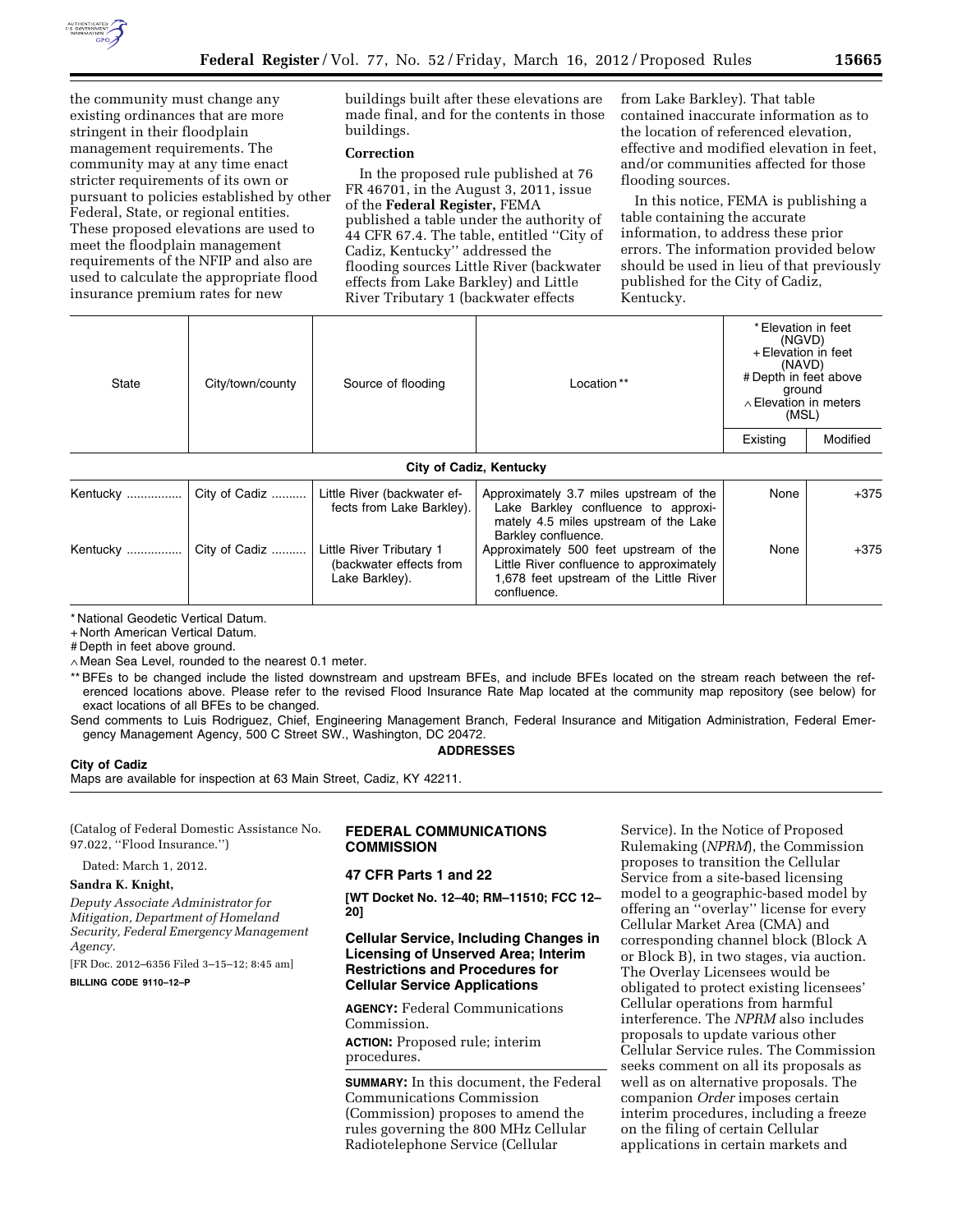other interim procedures regarding currently pending applications to help ensure an orderly and efficient rulemaking proceeding while the Commission considers changes to the Cellular Service rules.

**DATES:** Submit comments on or before May 15, 2012, and reply comments are due on or before June 14, 2012. Written comments on the Paperwork Reduction Act proposed information collection requirements must be submitted by the public, Office of Management and Budget (OMB), and other interested parties on or before May 15, 2012. **ADDRESSES:** Parties may submit comments to the Secretary of the Federal Communications Commission, identified by WT Docket No. 12–40; FCC No. 12–20, by any of the following methods:

D *Electronic Filers:* Comments may be filed electronically using the Internet: *[http://fjallfoss.fcc.gov/ecfs2/.](http://fjallfoss.fcc.gov/ecfs2/)* 

Paper Filers: Parties who choose to file by paper must file an original and one copy of each filing.

D *People with Disabilities:* Contact the FCC to request reasonable accommodations (accessible format documents, sign language interpreters, CART, etc.) by email: *[FCC504@fcc.gov](mailto:FCC504@fcc.gov)*  or phone 202–418–0530 or TTY: 202– 418–0432.

In addition to filing comments with the Secretary, a copy of any comments on the Paperwork Reduction Act information collection requirements contained herein should be submitted to the Federal Communications Commission via email to *[PRA@fcc.gov](mailto:PRA@fcc.gov)*  and to Nicholas A. Fraser, OMB, via email to

*Nicholas*\_*A.*\_*[Fraser@omb.eop.gov](mailto:Nicholas_A_Fraser@omb.eop.gov)* or via fax at 202–395–5167. For detailed instructions for submitting comments and additional information on the rulemaking process, *see* the **SUPPLEMENTARY INFORMATION** section of this document.

# **FOR FURTHER INFORMATION CONTACT:**  Nina Shafran, Wireless

Telecommunications Bureau, Mobility Division, at 202–418–2781 or by email to *[Nina.Shafran@fcc.gov.](mailto:Nina.Shafran@fcc.gov)* For additional information concerning Paperwork Reduction Act information collection requirements contained in this document, send an email to *[PRA@fcc.gov](mailto:PRA@fcc.gov)* or contact Judith B. Herman at (202) 418–0214.

**SUPPLEMENTARY INFORMATION:** This is a summary of the Commission's Notice of Proposed Rulemaking and Order (*NPRM and Order*) in WT Docket No. 12–40, FCC 12–20, adopted and released on February 15, 2012. The full text of the *NPRM and Order,* including all

Appendices, is available for inspection and copying during normal business hours in the FCC Reference Center, 445 12th Street SW., Washington, DC 20554. The complete text may be purchased from the Commission's copy contractor, Best Copy and Printing, Inc., 445 12th Street SW., Room CY–B402, Washington, DC 20554. The complete text of the *NPRM and Order* may be downloaded at: *http:// hraunfoss.fcc.gov/edocs*\_*public/ [attachmatch/FCC-12-20A1.doc.](http://hraunfoss.fcc.gov/edocs_public/attachmatch/FCC-12-20A1.doc)* In addition, the complete text of the *NPRM and Order* as well as links to Cellular Service coverage maps and interactive map files are available at: *http:// [www.fcc.gov/rulemaking/12-40.](http://www.fcc.gov/rulemaker/12-40)*  Alternative formats are available to persons with disabilities by sending an email to *[fcc504@fcc.gov](mailto:fcc504@fcc.gov)* or by calling the Consumer & Governmental Affairs Bureau at 202–418–0530 (voice), 202– 418–0432 (tty).

### **Paperwork Reduction Act of 1995 Analysis**

This document contains potential new and modified information collection requirements. The Commission, as part of its continuing effort to reduce paperwork burdens, invites the general public and OMB to comment on the potential information collection requirements contained in this document, as required by the Paperwork Reduction Act of 1995, Public Law 104–13. In addition, pursuant to the Small Business Paperwork Relief Act of 2002, Public Law 107–198, *see* 44 U.S.C. 3506(c)(4), we seek specific comment on how we might ''further reduce the information collection burden for small business concerns with fewer than 25 employees.''

## **Synopsis of the Notice of Proposed Rulemaking**

### **I. Introduction**

1. Since its inception roughly 30 years ago, the Cellular Service has been instrumental in transforming the communications landscape by making mobile services broadly available to the American public. As discussed in Section III below, based on our data, only limited area not yet licensed (Unserved Area) remains outside of Alaska and certain rural markets in the western United States. At this advanced stage of the Cellular Service, the sitebased aspect of this licensing model is yielding diminished returns. The significant administrative burdens on licensees associated with the site-based model no longer appear to be outweighed by the public benefits

produced. In addition, the Cellular Service stands apart from virtually all other commercial wireless services by not yet transitioning to a geographicbased model, which offers greater flexibility and reduced regulatory requirements. Thus, consistent with its regulatory reform agenda, the Commission proposes to revise the Cellular licensing regime to a geographic-based approach, in two stages, through competitive bidding, as explained in detail in Section III, below.

2. The Commission also proposes to update the Cellular Service rules, including, for example, streamlining application requirements and deleting certain data collection requirements that may no longer be necessary going forward. Consistent with other flexibly licensed commercial wireless services, the Commission proposes to establish a signal field strength limit. Finally, we seek comment on whether to move the part 22 Cellular rules, as well as the part 24 rules, to part 27. We seek comment on all aspects of our proposals, and on the alternative transition proposals discussed in the *NPRM,* including those of CTIA—The Wireless Association (CTIA), as set forth in its initial petition for rulemaking filed in February 2008, and its revised proposal submitted in September 2010, and those of the National Telecommunications Cooperative Association (NTCA), The Rural Telecommunications Group (RTG), and others on the record. (All commenters are listed in Appendix A of the *NPRM and Order.*)

### **II. Background**

3. *Brief History of Cellular Service Licensing.* The Commission adopted initial rules governing allocation of spectrum for commercial Cellular service, including the establishment of two channel blocks (Blocks A and B), in 1981. The Commission established in phases 734 Cellular Market Areas (CMAs) for the purpose of issuing licenses to two Cellular providers per market (herein, ''Original System Licensees'' (OSLs)), one on each Block, without competitive bidding. Every OSL was given the exclusive right, for a fiveyear period from the date of grant of the initial construction authorization for that CMA Block, to build out anywhere within the CMA boundary. The area timely built out during that five-year period became the licensee's initial Cellular Geographic Service Area (CGSA), the licensed area entitled to protection from harmful interference, while any area not built out by the fiveyear mark was automatically relinquished for re-licensing as Unserved Area on a site-by-site basis by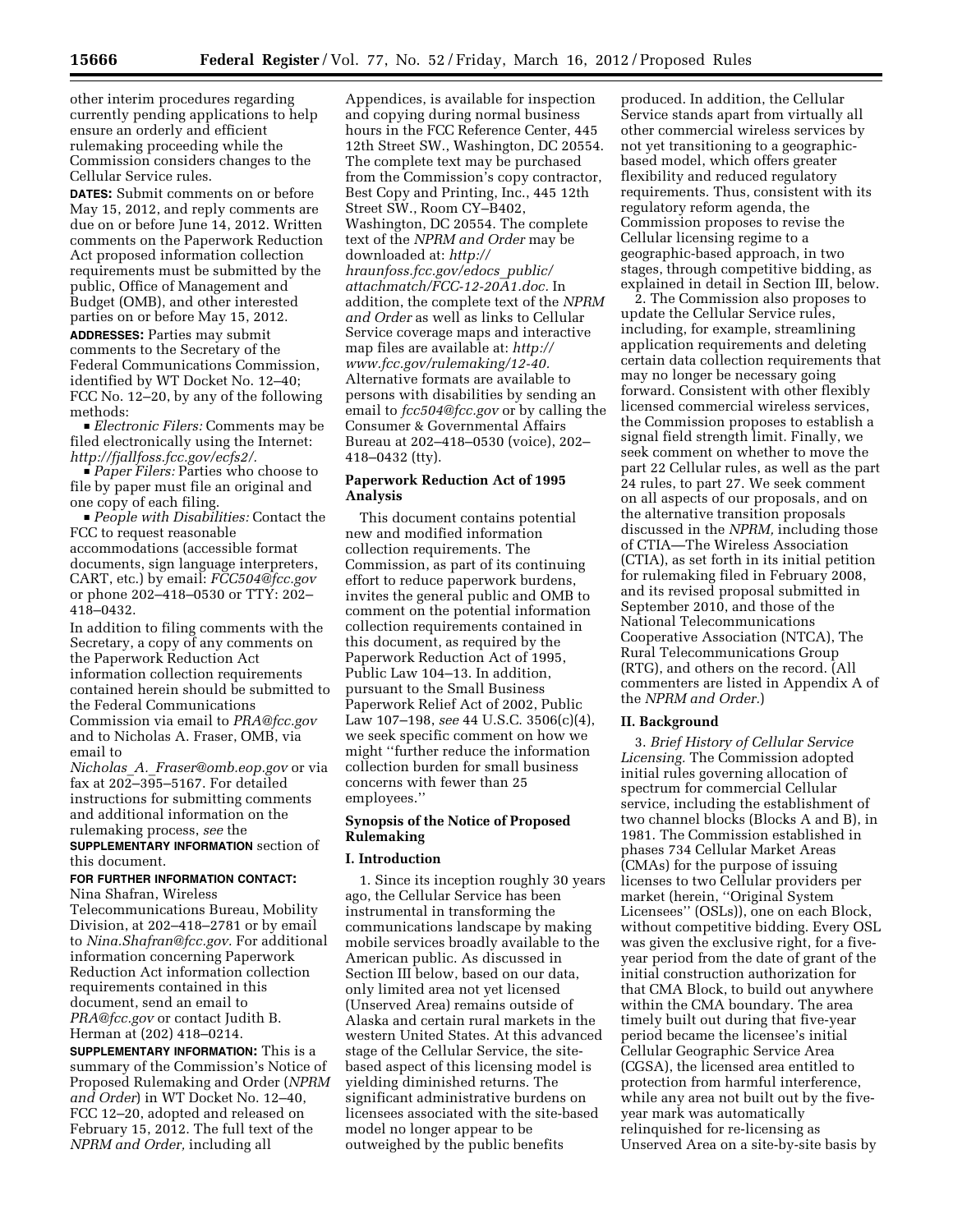the Commission. Under site-based licensing, any interested party may request authorization to construct at a specific transmitter location (or multiple locations) in Unserved Area, and may only construct authorized transmitters. For all CMA Blocks except one (Chambers, Texas, discussed in detail below), licenses have been issued to OSLs and the initial five-year periods have expired.

4. The Commission established two phases for applicants seeking to provide Cellular service in Unserved Area for each CMA Block: Phase I and Phase II. As of late 2007, the Phase I filing window had ended in all licensed Blocks. Under current rules, Phase II lasts indefinitely. Phase II applications specify the area to be licensed and are subject to a 30-day public comment period during which petitions to deny and mutually exclusive applications may be filed. In the event that mutually exclusive applications are filed for a particular Unserved Area, they are resolved through competitive bidding in closed auctions. Licenses granted in Phase II are subject to a one-year construction deadline for the authorized site and the licensee must be providing service to subscribers by the end of the one-year period; failure to build out results in automatic termination of the authorization for that site, and the Unserved Area again is subject to the filing of site-based applications.

5. *Summary of Industry Proposals on the Record.* In October 2008, CTIA filed a Petition requesting that the Commission change Cellular licensing from a site-based regime to a geographic area-based regime in all markets and to assign to incumbents, without using competitive bidding, all remaining Unserved Area. The Wireless Telecommunications Bureau (Bureau) subsequently issued a Public Notice seeking comment on CTIA's Petition. (*See* 24 FCC Rcd 27 (WTB 2009).) Ten parties filed comments, six (including CTIA) filed reply comments, and two (including CTIA) filed *ex parte* letters. In September 2010, CTIA submitted a revised proposal (CTIA Revised Plan) which it asserts ''takes into account the objectives and concerns raised by commenters in this proceeding.'' RTG filed comments specifically addressing the CTIA Revised Plan. In May 2011, CTIA, GCI Communication Corp. (GCI), NTCA, and RTG met with Commission staff to express their additional views regarding transition approaches for Cellular licensing and, accordingly, filed *ex parte* letters. Subsequently, in February 2012, CTIA, AT&T, Inc. (AT&T) and Verizon Wireless met with Commission staff to express their

additional views regarding transition approaches for Cellular licensing and CTIA filed *ex parte* letters accordingly.

6. In its Revised Plan, CTIA appears to be proposing that the Commission change the Cellular Service to geographic area-based licensing and terminate site-based access to Unserved Area on a rolling basis, as CMA Blocks become ''Fully Served.'' CTIA defines a Fully Served Block as one where either: (1) 90 percent of the land area is served; or (2) there is no parcel of Unserved Area measuring at least 50 contiguous square miles. Under both prongs, CTIA proposes to exclude ''government lands, but not tribal areas.'' All Unserved Area in Fully Served Blocks would be assigned to existing incumbents ''on a proportional basis'' without the use of competitive bidding. Disputes over existing CGSA boundaries and the distribution of the remaining Unserved Area to incumbents would, under CTIA's Revised Plan, need to be resolved through cooperation among licensees and in the event that such cooperative efforts fail, by referral to arbitration at the expense of the referring party. So long as a CMA Block is ''under-served'' (*i.e.,* not Fully Served), CTIA proposes that it remain under site-based licensing rules.

7. AT&T and Verizon Wireless generally endorse CTIA's Petition; they have not submitted comments specifically addressing CTIA's Revised Plan. In response to the CTIA Petition, Verizon Wireless offers various additional proposals, including a staggered transition process based on regional groupings of CMA Blocks; establishment of a 40 dB $\mu$ V/m median field strength limit; the provision of public notice of, and opportunity to comment on, claimed licensed area boundaries; and a plan for informal dispute resolution of boundary claims (more detailed than in CTIA's Petition), in which a *de minimis* discrepancy standard would be applied.

8. In contrast, commenters representing the interests of smaller and rural providers generally favor indefinite retention of the current sitebased licensing regime. These commenters include Commnet Wireless, LLC (Commnet), GCI, NTCA, the Rural Independent Competitive Alliance (RICA), RTG, and United States Cellular Corporation (USCC). RTG, for example, criticizes CTIA's Revised Plan by asserting that it provides no incentive to serve areas obtained through the proposed proportional allotment and that its definition of Fully Served "could leave large areas \* \* \* without service indefinitely.'' NTCA claims that its members are asked by their

communities to ensure that hikers, hunters, and others enjoying the most rural territory can complete a call in an emergency. Commnet continues to send technicians to Unserved Area to determine if there is demand for service and claims that with most of its Unserved Area applications, the OSL could have applied for that spectrum ''over at least sixteen years'' but did not do so. GCI, which operates in Alaska, urges continuation of site-based licensing and is concerned it will be unable to improve (or even maintain) its network if the Commission adopts CTIA's proposal.

9. The smaller and more rural providers largely reject CTIA's statistics. According to RTG, for example, CTIA's Petition misleadingly ''undercounts actual use of the [site-based licensing] process'' by reporting only grants, not filings, and only new applications, not modification applications. RICA, GCI, and NTCA make similar arguments. Several of these commenters are also skeptical of CTIA's proposed mechanisms for resolving disputes that may arise between adjacent licensees concerning license boundaries. USCC argues that a voluntary consultation process is unworkable for dispute resolution without legal standards.

10. While preferring retention of the existing paradigm, some rural commenters state that they could accept, in the alternative, a limited transition to geographic-area licensing. Their suggestions, however, are not highly detailed and contain ambiguities. GCI, for example, indicates support for issuance of a CMA-based license if the CGSA is coterminous with the CMA boundary or if Unserved Area in the CMA Block is less than 50 square miles but does not specify how the small areas would be licensed. NTCA suggests that, if an incumbent's ''actual service area'' is *not* coterminous with the CMA Block boundary, or if there is an Unserved Area parcel that is 50 square miles or larger, the Commission could establish a geographic license but based only on the territory ''actually served by the licensee.'' RTG states that Cellular licensees could ''elect \* \* \* to transition to some form of market-based licensing,'' but only where the new market-based license ''would encompass the areas they actually serve.'' USCC, a mid-sized carrier, states that issuance of a CMA-based license may be appropriate in limited circumstances, but argues that sitebased licensing should be retained at least in any market with at least one Unserved Area Licensee (defined in the *NPRM and Order* as a licensee that has established a Cellular system solely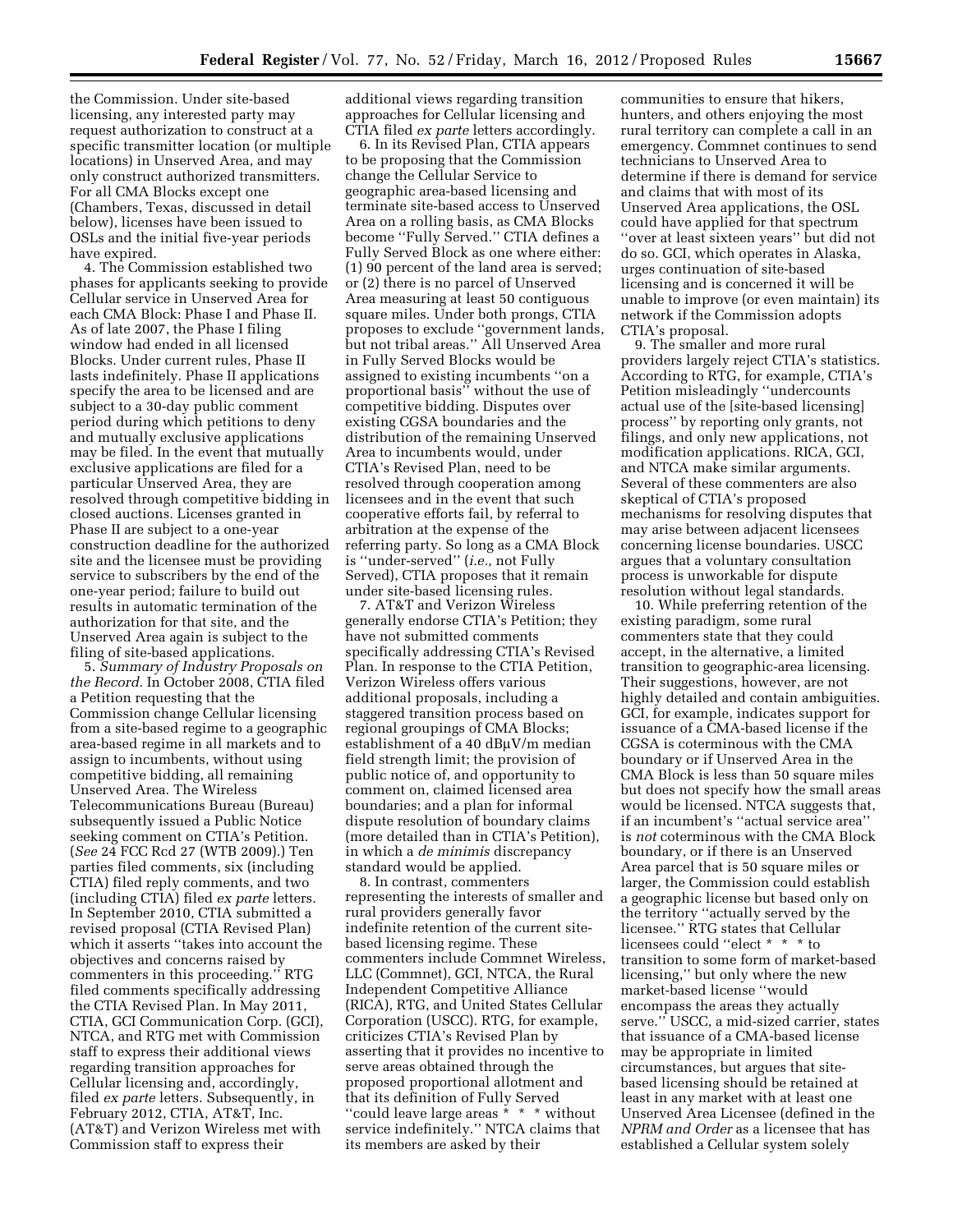through the Unserved Area application process following expiration of the OSL's exclusive five-year initial buildout period), so that OSLs and Unserved Area Licensees have equal opportunity to expand their systems.

11. Commenters differ on the issue of how to assign geographic area licenses. MetroPCS Communications, Inc. (MetroPCS), another mid-sized carrier, advocates a transition to geographic-area licensing via auction. AT&T states broadly that, for CMA Blocks with over 50 contiguous square miles of Unserved Area, the Commission should ''license that area through an auction or some other process.'' In response, USCC argues that an auction is unnecessary in light of the existing normal closed auction process for mutually exclusive Unserved Area applications. In *Ex Parte*  letters filed by CTIA to document various meetings with Commission staff in early 2012, which involved representatives of AT&T and Verizon Wireless as well, CTIA expresses concerns of CTIA, AT&T and Verizon Wireless with an overlay auction approach for markets that are not substantially served. Commnet emphasizes that the Commission used competitive bidding in prior transitions to geographic area licensing.

#### **III. Notice of Proposed Rulemaking**

12. Based on the record, it appears that site-based licensing may unduly limit licensees' ability in many markets to adapt to technological and marketplace changes, which burdens licensees and consumes FCC staff resources, as application filings are required for even minor technical system changes. These problems can be addressed by moving to a geographicbased model, which would bring the Cellular Service into greater harmony with the more flexible licensing schemes used successfully by other similar mobile services, such as the Broadband Personal Communications Service (PCS) and the 700 MHz Service. At the same time, we propose to preserve direct access to Unserved Area through the existing site-based application process for an appropriate period in Cellular Service markets that are less substantially built out.

13. In anticipation of releasing the *NPRM,* the Commission undertook the task of creating a digital version of every existing CGSA based on maps accompanying Cellular applications. The data, which the Commission used to calculate licensed and Unserved Area, is available at the Commission's Web site (*see [http://www.fcc.gov/](http://www.fcc.gov/rulemaking/12-40)  [rulemaking/12-40](http://www.fcc.gov/rulemaking/12-40)*). It is clear from our data that the vast majority of CMA

Blocks already are substantially built out. (Maps illustrating the data are provided at Appendices B and D of the *NPRM and Order.*) Licensees in these markets, which we term ''Substantially Licensed'' as set forth below, have faced increasing regulatory challenges, however. Among other things, they do not have the ability to modify and expand their systems without Commission filings, and must seek prior Commission approval through filings if the CGSA would be expanded, even for minor adjustments to their systems. We believe that it would serve the public interest to reduce administrative burdens for these licensees (as well as for Commission staff) by providing Cellular licensees in such markets with greater flexibility to modify their operations to respond more quickly to market conditions. Moreover, the Commission has long held that marketbased licensing regimes are simpler to administer for all parties.

14. We recognize that, with direct access to Unserved Area through the site-based licensing regime, licensees and prospective new entrants are free to respond to market changes by filing an application on an as-needed basis (for a filing fee) without use of competitive bidding in most cases. We believe that there are public interest benefits of preserving such direct access by all interested parties, for some defined period, to any Unserved Area in CMA Blocks that are less substantially built out (*i.e.,* not Substantially Licensed under our proposed test). While sitebased application filings would continue to be required for some period going forward in these markets, there is a significantly smaller volume of system modification filings in areas that are less built out.

15. Additionally, in developing a new model aimed at transitioning the Cellular Service to a geographic-based model, we must keep in mind long-held Commission policies governing spectrum assignment. The Balanced Budget Act of 1997 (BBA) revised the Commission's auction authority by substantially amending sections 309(j)(1) and (2) of the Communications Act of 1934, as amended (Act). (*See* 47 U.S.C. 309(j)(1), (2).) Under section 309(j)(1), with limited exceptions that are not applicable here, the Commission is required to license spectrum through competitive bidding whenever it accepts mutually exclusive applications for initial licenses or permits. The Commission has determined that applications are ''mutually exclusive'' if the grant of one application would effectively preclude the grant of one or more of the other applications, *i.e.,* 

when acceptable, competing applications for the same license are filed. (When, however, the Commission receives only one application that is acceptable for filing for a particular license that is otherwise subject to auction, there is no mutual exclusivity, and thus, the Commission is not required to conduct an auction for that license.) Consistent with the Commission's policy that competitive bidding places licenses in the hands of those that value the spectrum most highly, we believe that it would be in the public interest to adopt the transition described below, which allows the filing of mutually exclusive applications that would be resolved through competitive bidding.

16. In light of the above-described goals and considerations, we propose to issue CMA-based Overlay Licenses for all Blocks via Stage I and Stage II auctions, thus making immediately available to the Overlay Licensee, for primary service, all Unserved Area remaining in the particular Block as of an established cut-off date. An overlay license is issued for the entire geographic area (in this case, the entire CMA Block), but requires the overlay licensee to provide interference protection to incumbent operations (in this case, Cellular Service incumbents' CGSAs existing as of a certain cut-off date). In Stage I, we would offer Overlay Licenses only for those CMA Blocks that either: (1) As of a certain cut-off date, are Substantially Licensed pursuant to certain benchmarks (described below); or (2) have Cellular service that has been authorized solely under interim operating authority (IOA) (*i.e.,* for which no primary license has been issued). All other Blocks would remain subject to the current site-based Unserved Area licensing system until we implement Stage II of the transition and offer Overlay Licenses for these remaining CMA Blocks. We seek comment on whether seven years is the appropriate timeframe before initiation of Stage II. As explained below, we propose to exempt from the transition the Gulf of Mexico Service Area (GMSA).

17. We invite comment on all aspects of our proposals, as well on the expected costs and benefits (to the extent applicable) of operating under our proposal. For example, would the resulting lack of data that would otherwise be collected and available to the public through the Commission's Universal Licensing System and other databases (*i.e.,* data that is currently available regarding major and minor CGSA modification applications, grants, construction notifications, etc., indicating the location of Cellular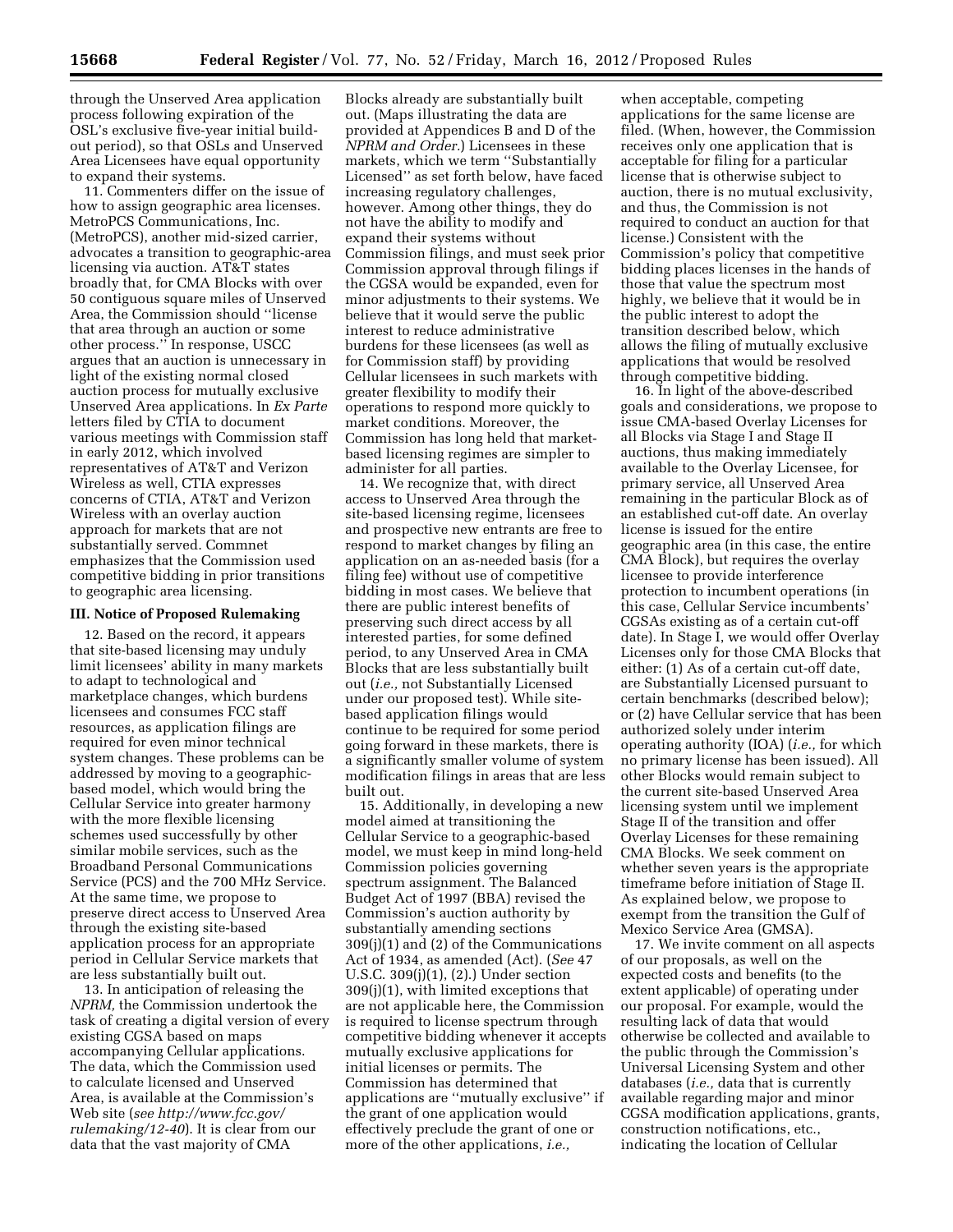Service transmitter sites) constitute a detrimental cost? If so, to what extent? Would the cost be outweighed by the benefits associated with the reduction in regulatory burdens, paperwork, and other aspects of our proposal? By reducing the filing burdens on many Cellular providers, we would expect resulting lower costs for the providers, and in turn, we would expect such lower costs to have a positive effect on service to subscribers. We seek comment on these cost considerations, including quantification of expected savings (in terms of monetary and human resources, for example) resulting from no longer having to submit certain applications once fixed boundaries have been established. We also seek comment on the extent to which expected savings might be passed on to subscribers. We hope these proposals will also promote enhanced competitive options for consumers and we seek comment on any additional steps the Commission could take, in this proceeding, to promote this policy priority.

#### *A. Stage I Transition*

### 1. Substantially Licensed CMA Blocks

18. We propose to treat a CMA Block as Substantially Licensed if *either* of the following benchmarks is met: (1) At least 95 percent of the total land area is licensed; or (2) there is no unlicensed parcel within the Block at least 50 contiguous square miles in size. An analysis of Cellular licensed area by Block reflects that only about 20 percent of the 1,468 CMA Blocks are geographically licensed between less than 10 percent up to roughly 94 percent. The vast majority of all Blocks (approximately 80 percent) fall at or above the 95 percent licensed threshold, representing in our view a logical breaking point for inclusion in Stage I of the proposed transition. We also recognize, however, that a Block that has less than 95 percent of its total land area licensed might not have sufficient size parcels of Unserved Area to warrant exclusion from transition in Stage I. Our current rules prohibit a new entrant from applying to serve an area smaller than 50 contiguous square miles. We therefore propose that a Block be deemed Substantially Licensed if it does not have even one remaining unlicensed parcel that is at least 50 contiguous square miles in size, regardless of the percentage of licensed area. (The small number of CMA Blocks in this category does not affect the approximate 80 percent/20 percent split between the Stage I and Stage II Blocks under our proposal.)

19. Specifically, 601 of the 734 Block A markets appear to meet the proposed test, and 596 of the 734 Block B markets appear to meet the proposed test, for a total of 1,197 of 1,468 Blocks. The maps provided in Appendix D (*see* full text of the *NPRM and Order*) illustrate, for each Block, which markets appear to meet the proposed test and which markets, while served, do not.

20. We propose to include *total* land area without exclusions in our calculation of licensed area and Unserved Area. We propose to treat government lands differently in this Cellular Service transition, compared to our treatment in the 700 MHz Service, for two reasons. First, the 700 MHz Service ''government lands'' exclusion was adopted in conjunction with the imposition of aggressive construction benchmarks, which for the first time included mandatory coverage of geography (rather than population). In our proposed Cellular Service transition, the calculation is not based on a consideration of compliance with future construction benchmarks but is solely for purposes of determining whether a CMA Block meets our test for inclusion in Stage I. Second, in our analysis of digitized CGSAs, we observed that Cellular licensees have frequently applied to provide service to federal lands, as the demand for Cellular service has increased in areas such as national parks. We believe that permitting the exclusion of lands that are already being served as part of a Cellular licensee's CGSA would provide inaccurate results as to which markets are in fact Substantially Licensed for purposes of inclusion in the appropriate transition stage.

21. Through our proposed transition, an Overlay Licensee would not only have the flexibility to extend service into currently Unserved Area, but also would be able to do so without filing modification applications, with limited exceptions. In addition, in the event that all or a portion of an incumbent's CGSA is relinquished by that incumbent (*e.g.,*  through license cancellation, reduction in CGSA, permanent discontinuance of operations, or failure to renew a license), the Overlay Licensee of that CMA Block would no longer be required to protect the relinquished area and could immediately provide service on a primary basis in that area (sometimes known among industry stakeholders as ''reversionary rights''). We believe that auctioning, instead, only the remaining Unserved Area in a particular Block without overlay licensing rights could result in incumbents' relinquished areas being held in the Commission's auction inventory and only accessible via a

future auction. In contrast, our Overlay License proposal will facilitate prompt service to such areas through reduced administrative burdens.

22. Under our proposal, just as incumbents that do not become Overlay Licensees would be assured continued protection from harmful interference within their CGSA footprint as of an established cut-off date, they would in turn be obligated to protect the Overlay Licensees from harmful interference. Non-Overlay licensees' CGSA boundaries would be permanently fixed, insofar as such licensees would not be permitted to expand their CGSAs in Blocks included in the auction, except through contractual arrangements with other licensees. To foster secondary market transactions, we propose to continue to allow licensees to partition their CGSAs and/or disaggregate their authorized spectrum, as well as enter into leasing arrangements. We seek comment on this proposal. Non-overlay licensees will also be free to modify their systems in response to market demands without Commission filings, so long as the CGSA would not be expanded (other than through contractual arrangements) or reduced as a result, and subject to any obligations imposed on all licensees. (For example, certain other filings, such as administrative updates, license renewals, and filings required under the rules implementing the National Environmental Policy Act of 1969, as amended (NEPA) would still be required for all licensees.)

23. We recognize that in Substantially Licensed markets included in our Stage I transition, the new Overlay Licenses awarded in the auction will be heavily encumbered by the incumbents, whose CGSAs would continue to be entitled to protection from harmful interference. A prospective Overlay Licensee would therefore need to be familiar with incumbent operations and should take care to understand how such operations may affect its ability to execute its business plan. Under delegated authority, the Bureau will determine, prior to conducting the auctions, what procedures (if any) are warranted to resolve discrepancies and other anomalies in the licensing data in order to establish definitive boundaries of existing authorized CGSAs as of certain cut-off dates. The Bureau will also issue the appropriate Public Notice(s) regarding such procedures. We recognize that, in some Blocks, the remaining Unserved Area as of the auction date may be very small, fragmented, and/or not immediately servable.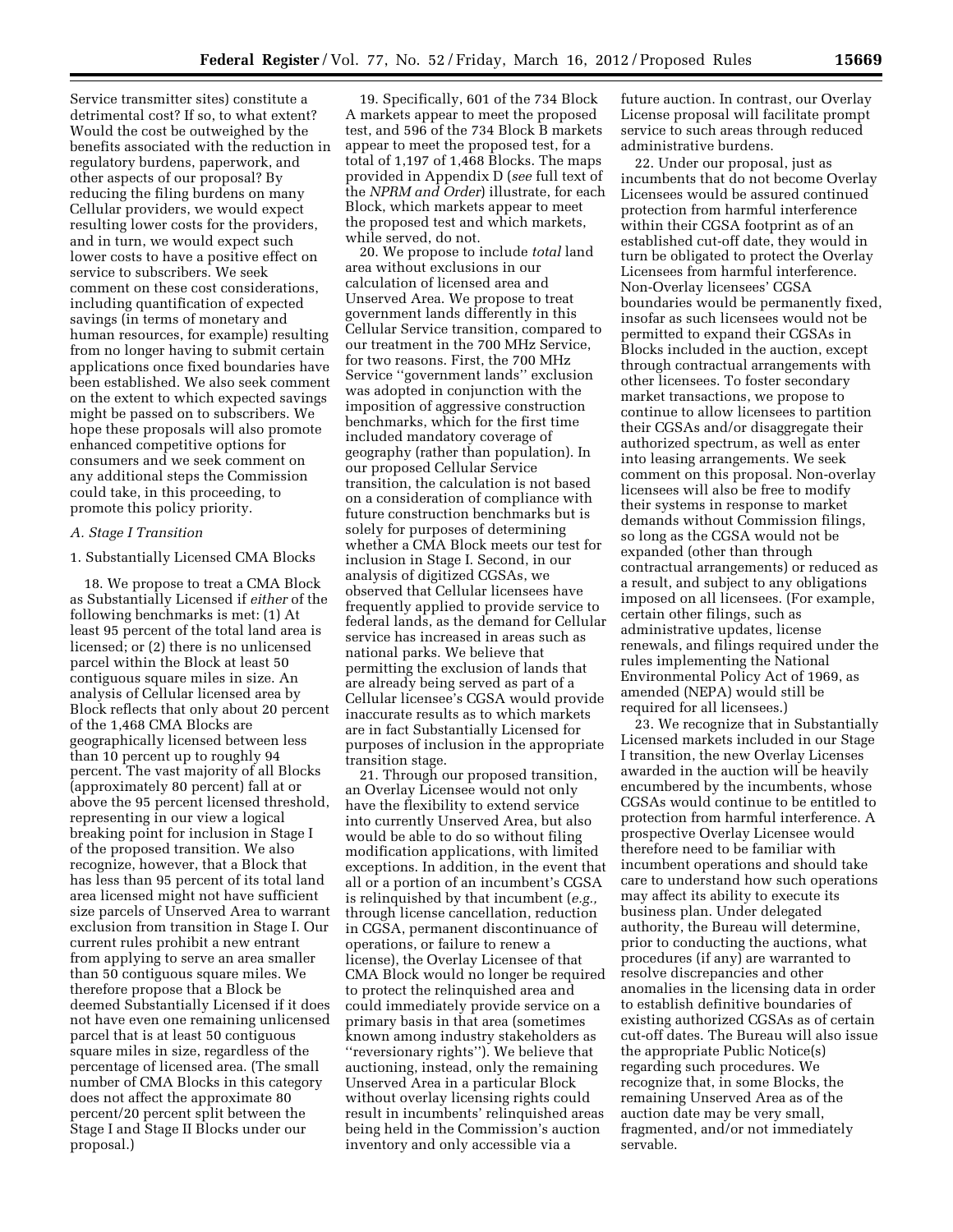2. Interim Operating Authority Block (Chambers, Texas, Block A—CMA 672A)

24. Chambers, Texas, Block A (Chambers) is the only Block for which a Cellular license has never been issued. AT&T Mobility of Galveston LLC (AT&T Galveston) holds an interim operating authorization and provides Cellular service to nearly all of the area in this Block under Call Sign KNKP971. Notably, neither AT&T nor any other commenter has mentioned this unlicensed market thus far in this proceeding. We propose that Chambers be licensed on a geographic area (CMA Block) basis and that it be included in Stage I described above.

25. For Chambers, we propose not to apply our existing rules concerning the various build-out and application phases that have been applicable to other Cellular markets. For example, we propose not to subject Chambers to the Phase I or Phase II licensing processes (and because Phase I has terminated for all other CMA Blocks, we are proposing to delete the provisions that address Phase I applications, and references thereto, throughout the part 22 subpart H rules and applicable part 1 rules). As no primary license has ever been issued for Chambers, the initial five-year buildout period that is described in § 22.947 of our rules has never commenced. We propose not to apply to Chambers this five-year build-out period (and because it has expired for all other CMA Blocks, we are proposing to delete the provisions that address the five-year period, and references thereto, throughout the part 22 subpart H rules and applicable part 1 rules). Consistent with our treatment of newly authorized markets in the 700 MHz proceeding, we propose that the Overlay License for Chambers will terminate automatically if the licensee fails to provide signal coverage and offer service over at least 35 percent of the geographic area of its license authorization within four years of initial license grant and to at least 70 percent of the geographic area of its license authorization by the end of the license term. We further propose that, after the build-out requirement has been met, the Chambers Overlay Licensee should be subject to the same rules and obligations that we apply to those that are awarded the Overlay Licenses for all Substantially Licensed Blocks. AT&T Galveston does not have primary authority to operate and would not be afforded incumbent status with respect to any Overlay Licensee resulting from our proposed competitive bidding process.

26. We believe this proposal provides the most efficient and effective means to foster the provision of additional advanced wireless service by a primary licensee to this Texas market. We also believe that our proposed performance obligations are appropriate given the increased regulatory flexibility afforded any Chambers Overlay Licensee under our transition proposal, including the ability to modify system parameters and expand service without application filings in most instances. In short, we believe that our proposal serves the public interest, and we seek comment on all aspects of the proposal, including any foreseeable costs. Commenters that oppose our proposed approach for Chambers should offer a detailed alternative proposal that is consistent with the goals of this proceeding and the Commission's policies as set forth herein, as well as an analysis of the costs and benefits of the alternative proposal.

#### *B. Stage II Transition*

27. As stated above, based on our preliminary data, approximately 20 percent of all CMA Blocks currently do not meet either of the two benchmarks of our proposed Substantially Licensed test. We believe that the public interest is best served by retaining the existing site-based licensing scheme in these Blocks—primarily Alaska and rural areas out west—to preserve direct access to such area through the Commission's Unserved Area application process during a defined transition period. The reduction in administrative burdens identified above for Stage I markets is substantially smaller for these Blocks that are less built out and have relatively more Unserved Area remaining. In rural areas, service tends to become economically feasible gradually, and modification and newsystem applications are filed to a much lesser extent than modification applications in the Blocks that are already substantially built out. Our proposal will allow all interested parties, including new entrants, the opportunity to identify the specific areas they wish to serve as service becomes economically feasible in such markets due to changing demographics, technologies, or other factors. Under our current site-based rules, the one-year construction requirement will ensure prompt build-out of areas in these Blocks where licensees seek authorization to provide service.

28. We recognize the public interest benefits of having all CMA Blocks under a single geographic area licensing scheme, and therefore we propose to retain the site-based licensing model

only for a defined period. Specifically, we propose to continue this model for a period of seven years from the date on which revised Cellular Service rules take effect in this proceeding (Effective Date). We seek comment on our Stage II proposal and specifically on our proposed seven-year transitional time period. While we wish to effectuate prompt build-out in the CMA Blocks that do not currently meet the Substantially Licensed test, we recognize that certain markets may present increased challenges to widespread deployment in the near term. We seek comment on whether seven years is the appropriate timeframe that takes into account the goal of ensuring prompt build-out of systems and economic forces that might delay deployment in certain markets or any alternate proposals commenters may have. We also ask that commenters address the costs and benefits of a seven-year transition period, or for any alternate proposals set forth.

29. *Possible Exception for Alaska.* It is likely to be many years before the Alaskan CMA Blocks are substantially built out. We seek comment on whether we should simply retain the *status quo*  site-based scheme for Alaska indefinitely, rather than including it with other Blocks in Stage II. Even if we include Alaska in the proposed transition in Stage II, we seek comment on whether it is appropriate to revise the one-year build-out requirement for Alaska so long as it remains subject to site-based licensing. In addressing these issues, we also seek feedback on the costs and benefits of including Alaska in the Stage II transition, as well as revision to the one-year build-out requirement.

30. *Possible Other Exceptions.* We seek comment on whether public interest considerations warrant any exception that we have not considered, *e.g.,* an especially challenging rural market that might require, for example, an extended build-out period, or another kind of exception altogether. Commenters proposing an exception should include details and supporting rationale consistent with the goals of this proceeding and the Commission's policies as set forth herein.

#### *C. Performance Requirements*

31. We are mindful of our statutory obligation and overarching policy goal of ensuring that the spectrum is used effectively and efficiently to provide valuable services to the American public, including those residing in rural areas, and that the spectrum not be warehoused when it could be deployed using new technologies and services.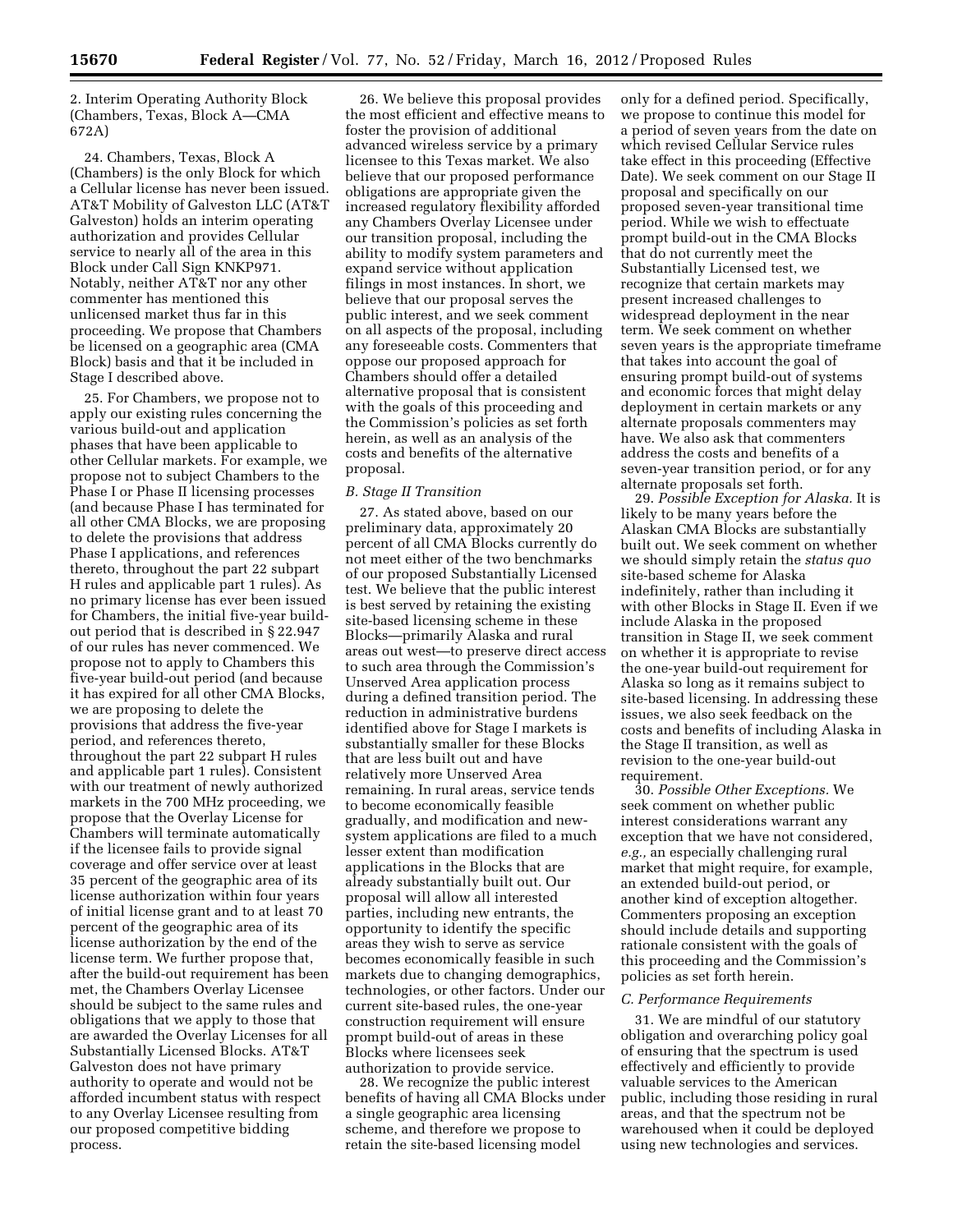We also recognize that the Cellular Service has, in most CMAs across the country, already resulted in significant levels of system deployment during the past few decades. Indeed, the level of build-out far exceeds even the most stringent geographic-based construction benchmarks the Commission has imposed on any wireless service to foster public interest goals. In the markets not Substantially Licensed—20 percent of the CMA Blocks—the current level of build-out varies significantly, as discussed above, with most above 70 percent geographic coverage, and a few below 10 percent geographic coverage (*e.g.,* certain Alaskan CMA Blocks), with the rest somewhere in between.

32. We seek comment on whether we should adopt any performance benchmarks for Overlay Licenses to promote build-out in areas covered by these licenses where spectrum is unused and the costs and benefits of doing so. If we decide to adopt performance benchmarks, what would the measures be? Would it be appropriate to establish build-out requirements that vary depending on the amount of Unserved Area remaining, or for CMA Blocks that face particular construction challenges (*e.g.,*  Alaska)? In seeking comment, we note that the Commission has never established performance requirements in similar services mandating 100 percent build-out of all areas or population centers in a geographicbased license.

33. We also seek comment on whether, in place of or in addition to performance build-out requirements, we should require an Overlay Licensee to make unused spectrum available in the secondary market to entities that have need for it. Specifically, we request comment on various possible approaches for facilitating secondary market transactions for use of spectrum that the Overlay Licensee is not using or may not be inclined to use. As one possible approach, we seek comment on whether Overlay Licensees that continue to hold unused spectrum after a certain period of time should be required to make that information publicly available, in some readily accessible and transparent fashion, so that any party interested in using that spectrum can more easily seek to take advantage of the opportunity to gain access to the spectrum. If we were to require the licensee to provide information on unused spectrum, how should this information be made publicly available? We also seek comment on the possible costs and benefits of pursuing this secondary market transparency approach.

34. As another possible approach, should Overlay Licensees be required to participate in good faith negotiations with a party expressing an interest in spectrum leasing, partitioning, or disaggregating spectrum in a CMA Block? Or, should we consider a modified version of negotiation methodologies employed in other wireless services, possibly involving phases of voluntary negotiations, followed by mandatory negotiations? What are the relative benefits and costs to such an approach in the context of Overlay Licenses?

35. In considering various approaches, we request that commenters address any difficulties they may have experienced when seeking to access unused spectrum in secondary markets transactions that could inform our decision-making and could improve the workings of secondary markets with respect to unused spectrum associated with Overlay Licenses. Finally, we seek comment on any other approach that commenters may suggest that could facilitate secondary market transactions that help ensure that valuable spectrum resources do not needlessly lie fallow.

#### *D. Competitive Bidding Procedures*

36. As stated above, consistent with the Commission's approach in prior transitions of other services from sitebased to geographic area-based overlay licensing, we believe that it serves the public interest to accept competing, mutually exclusive applications in our proposed transition of Cellular licensing that will be resolved by competitive bidding. We reiterate that we are interested in reducing regulatory burdens and affording increased system flexibility (including deployment of broadband service) within fixed boundaries for Cellular licensees, but in a manner that is consistent with Commission precedent and spectrum management policies. No commenter has offered a justification for departing from a transition approach under which we accept mutually exclusive applications. Competitive bidding should place Cellular Overlay Licenses in the hands of those that value them most.

37. In other competing commercial wireless services, the Commission implemented geographic-based licensing, rather than a site-based model, from the inception of the radio service, particularly in PCS, the Advanced Wireless Service (AWS), and the 700 MHz Service. In these radio services, the existing incumbents (*e.g.,*  microwave, government, and broadcasters) were to be relocated. In other commercial wireless services

where incumbents were originally licensed on a site-by-site basis but were permitted to remain in the band, the Commission also chose to transition to geographic-based overlay licensing including, for example, the 800 MHz specialized mobile radio service, the 220 MHz private land mobile radio service, and the 929–931 MHz paging services. In each instance, the Commission determined that the geographic-area licensing model afforded licensees increased flexibility to construct and operate facilities within a larger geographic area and commence operations without prior Commission approval, thereby reducing regulatory burdens.

38. In the event we adopt our proposal for a transition entailing competitive bidding, we propose to apply the general competitive bidding rules set forth in part 1, subpart Q of the Commission's rules, substantially consistent with the bidding procedures that have been employed in previous auctions. Specifically, we propose to employ the Part 1 rules governing competitive bidding design, designated entity preferences, unjust enrichment, application and payment procedures, reporting requirements, and the prohibition on certain communications between auction applicants. Under this proposal, such rules would be subject to any modifications that the Commission may adopt in the future. In addition, consistent with our long-standing approach, auction-specific matters such as the competitive bidding design and mechanisms, as well as minimum opening bids and/or reserve prices, would be determined by the Bureau pursuant to its delegated authority. We invite comment on this proposal. In particular, we request comment on whether any of our part 1 competitive bidding rules or other auction procedures would be inappropriate or should be modified for an auction of Cellular licenses in the context of this proceeding.

39. *Provisions for Designated Entities.*  In authorizing the Commission to use competitive bidding, Congress mandated that the Commission ''ensure that small businesses, rural telephone companies, and businesses owned by members of minority groups and women are given the opportunity to participate in the provision of spectrum-based services.'' In addition, section 309(j)(3)(B) of the Act provides that, in establishing eligibility criteria and bidding methodologies, the Commission shall promote ''economic opportunity and competition . . . by avoiding excessive concentration of licenses and by disseminating licenses among a wide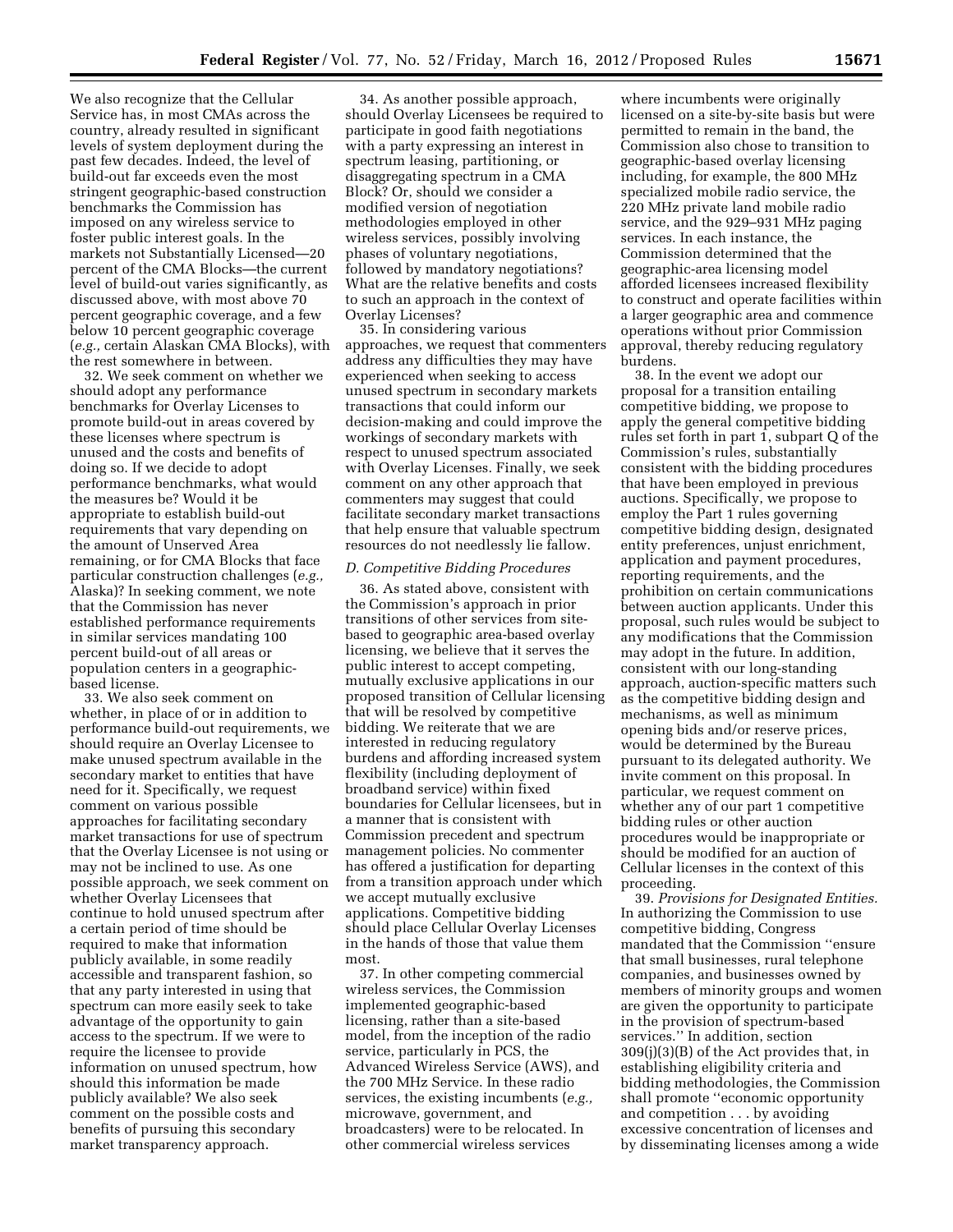variety of applicants, including small businesses, rural telephone companies, and businesses owned by members of minority groups and women.'' One of the principal means by which the Commission fulfills these mandates is through the award of bidding credits to small businesses. The Commission's experience with numerous auctions has demonstrated that bidding credits for designated entities afford such entities substantial opportunity to compete with larger businesses for spectrum licenses and provide spectrum-based services.

40. The Commission has stated that it would define eligibility requirements for small businesses on a servicespecific basis, taking into account the capital requirements and other characteristics of each particular service in establishing the appropriate threshold. Although it has standardized many of its auction rules, the Commission has determined that it will continue a service-by-service approach to defining small businesses.

41. We propose to employ the following three small business definitions for auctions of these licenses. We seek comment on whether we should define an entrepreneur as an entity with average gross revenues for the preceding three years not exceeding \$40 million, a small business as an entity with average gross revenues for the preceding three years not exceeding \$15 million, and a very small business as an entity with average gross revenues for the preceding three years not exceeding \$3 million. As provided in  $§ 1.2110(f)(2)$  of our rules, we seek comment on whether we should offer entrepreneurs a bidding credit of 15 percent, small businesses a bidding credit of 25 percent, and very small businesses a bidding credit of 35 percent. Commenters are encouraged to provide feedback on the costs and benefits of these proposed definitions and bidding credit designations. We also invite input on whether alternative size standards should be established in light of the particular circumstances or requirements that may apply to the proposed Cellular Overlay Licenses. Commenters advocating alternatives should explain the basis for their proposed alternatives, including whether anything about the characteristics or capital requirements of providing Cellular service or other considerations require a different approach, as well as the costs and benefits of the alternatives.

### *E. Gulf of Mexico Service Area*

42. Cellular service in the Gulf of Mexico Service Area (GMSA) (CMA Blocks 306A and 306B) is subject to

special licensing rules. The GMSA is divided by rule into two zones: the Coastal Zone (GMCZ) in the Eastern Gulf region and the Exclusive Zone (GMEZ). The existing Cellular licensing regime for the GMSA was carefully developed by the Commission after taking into account many prior disputes between Gulf-based and adjacent landbased carriers, multiple prior Commission decisions, court litigation and judicial rulings, as well as the unique circumstances of providing Cellular service in the Gulf region. We propose not to alter the existing regime, except that we propose to subject GMSA licensees to our proposed field strength limit, discussed below. We also believe that GMSA licensees may benefit from certain other rule changes proposed in the *NPRM.* We seek comment on our proposed exemption of the GMSA from a Cellular licensing transition at this time, including comment on which (if any) individual rule changes should be applied to GMSA licensees.

### *F. Signal Field Strength Limit Proposal*

43. The Commission believes that a median field strength limit of  $40$  dB $\mu$ V/ m is appropriate for the Cellular Service and proposes that all Cellular licensees be subject to this limit in all CMA Blocks. With an established field strength limit applicable to all Cellular licensees, the current rule governing Service Area Boundary (SAB) extensions (*see* 47 CFR 22.912) would be unnecessary, even in those CMA Blocks that remain subject to the current site-based licensing rules for Unserved Area. In the latter class of CMA Blocks, however, SABs and CGSAs (for new systems and expansions of existing systems) would still be calculated under the provisions currently set forth in § 22.911. We seek comment on our proposal.

44. An appropriate field strength limit allows a licensee to transmit at a signal strength sufficient to provide reliable service right up to the license boundary, while preventing the licensee from transmitting at a signal strength that is excessive for that purpose. Having a 47  $dB\mu V/m$  field strength limit for PCS, for example, has worked effectively as a limit on the amount of signal incursion a licensee may have into an adjacent licensed area, and we believe that a 40  $dB\mu V/m$  field strength limit will be similarly effective for the Cellular Service. We do not anticipate a notable increase in boundary disputes if we adopt our proposal. There is no evidence of a causal relationship between boundary disputes and a field strength limit if the limit applies equally to all licensees in a given service.

45. We believe that co-channel licensees are in the best position to negotiate placement and parameters of facilities near the boundary of another licensee's protected area, taking into account the factors unique to their systems and the area involved, including, for example, technologies, traffic loading, topography, and location of major roads. Thus, consistent with the PCS field strength limit rules, we also propose to allow Cellular licensees to negotiate contractual agreements specifying field strength limits different from the limit established by rule. We emphasize, however, that Commission rules do not allow licensees to agree to transmit their signals at a power level that is higher than the applicable power limit set forth in the rules.

46. Even with full compliance with the proposed field strength limit, licensees operating in proximity to each other will still need to coordinate channel usage in order to avoid mutually destructive interference. Section 22.907 of our rules requires that interference problems (and any possible problems with traffic capture) in the Cellular Service be avoided by coordination between or among licensees. We propose to retain the requirements for mandatory coordination that are currently set forth in § 22.907.

47. We encourage parties to address all aspects of our proposal concerning a field strength limit and continued mandatory licensee coordination. Interested parties that offer a counterproposal, whether for a different field strength limit or non-use of any signal field strength limit, should be specific and explain how their proposal better serves the public interest, including whether it would be more cost effective.

### *G. Other Alternatives to the Commission's Proposed Transition*

48. *Single-stage Transition for All Blocks.* We seek comment on the possibility of eliminating the site-based licensing scheme and transitioning expeditiously, via a *single* auction, all CMA Blocks to a geographic-based model. Commenters should address the impact of such a proposal on rural service and rural interests in particular, given that once an Overlay License is offered at auction, the Unserved Area in that particular Block would no longer be available under site-based licensing, even if the Overlay License returns to the Commission for re-licensing. For example, if there is no successful bidder at auction, or if a successful bidder is awarded the Overlay License but then, years later, fails to renew, the only methodology for re-licensing is to offer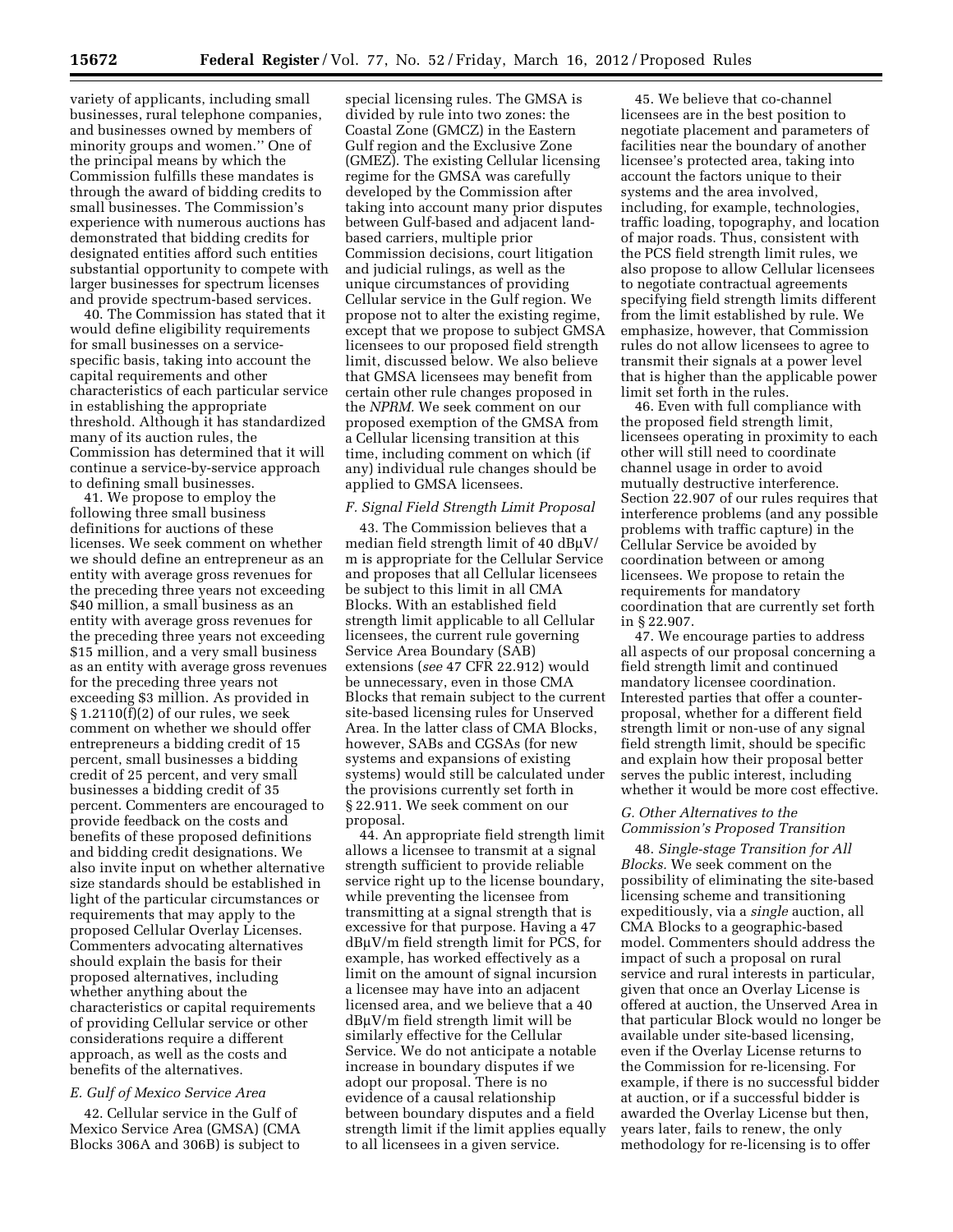the Overlay License again at a subsequent Commission auction. We seek comment on these considerations under this alternate approach.

49. *A Three-Stage Transition.* As another alternative, we could subdivide the Blocks that do not now meet the Substantially Licensed test into two groups, as there may be some markets that need even more time, such as those in Alaska and other very rural areas with similar construction challenges, resulting in a third stage in the Cellular licensing transition. We seek specific comment on this approach as well. For example, what benchmarks should be used to distinguish the Stage II Blocks from the Stage III Blocks, and what is the basis for choosing such benchmarks? What would be an appropriate dividing line in terms of licensed area? What should the trigger dates be for Stage II and Stage III, and what would be the rationale? We also seek comment on whether all Blocks with unique construction challenges should be subject to an extended build-out requirement while they remain under the site-based licensing regime.

50. *Other Alternatives.* We also welcome submission of alternatives that we have not considered herein. Commenters who oppose our two-stage proposal and advocate an alternative need to address details of implementation and should demonstrate how their alternative serves the public interest and is cost effective.

### *H. Proposed Amendments to Rules and Possible Rule Relocation*

### 1. Proposed Amendments

51. *Transition-related proposed amendments.* Proposed new and revised rules to reflect the proposed two-stage transition of Cellular licensing are set forth in Appendix E of the *NPRM and Order.* We urge all parties to review Appendix E closely and submit detailed comments. Our proposals introduce some new terminology, including for incumbent operations, and we also propose revisions and some deletions regarding the definitions in § 22.99.

52. *Other Deletions and Updates.*  Although we are not proposing immediate fundamental changes to the rules for CMA Blocks that are not to be included in the Stage I transition (except for the proposed establishment of a signal field strength limit), we have reviewed all the subpart H rules as well as certain part 1 rules applicable to Cellular licensing in an effort to streamline or update them, and we propose certain changes. We have also reviewed these rules to determine whether any should be deleted as

obsolete or, going forward, no longer necessary. For example, we believe that certain items required under §§ 22.929 and 22.953(a) of our rules will no longer be routinely of interest to the Commission's engineering staff in their review of Cellular applications in the future, and accordingly, we propose to streamline these requirements in a revised § 22.953 (and a corresponding deletion of § 22.929). In addition, we discuss below a proposal regarding § 22.901(b). The results of our review are reflected in the proposed rules set forth in Appendix E of the *NPRM and Order.* We invite all commenters to review each of the proposed revisions, additions, and deletions and comment on them with specificity. If there are other rules that commenters believe should be revised, deleted or added as part of our effort to streamline and update the rules that govern Cellular licensees, we welcome suggestions regarding such revisions. Commenters should be specific in their proposals, providing proposed language for the rule itself as well as the rationale for the change.

53. *AMPS Sunset Certifications: Termination of Collection; Deletion of Section 22.901(b).* On June 15, 2007, the Commission released an Order declining to extend the sunset of the Cellular analog service requirement set forth in § 22.901(b) of our rules. *See* 22 FCC Rcd 11243 (2007). Pursuant to such *2007 AMPS Sunset Order,* on November 16, 2007, the Bureau released a Public Notice (*see* 22 FCC Rcd 19922 (WTB 2007)) with instructions for Cellular licensees on how to file a one-time Cellular Coverage Certification (AMPS Sunset Certification), which would certify that discontinuance of analog service would not result in any loss of wireless coverage throughout the CGSA. By filing an AMPS Sunset Certification, licensees could preserve the rights associated with their previously determined CGSAs on file with the Commission as of the AMPS Sunset Certification's filing date. The overwhelming majority of Cellular licensees have opted to file an AMPS Sunset Certification. We believe that all Cellular licensees have had ample time—more than four years since the *AMPS Instructions Notice*—to make their choice and file either the one-time AMPS Sunset Certification or the appropriate revised CGSA showing. Accordingly, we propose to terminate the Commission's collection of such Certifications and to delete § 22.901(b). We welcome comment on these proposals.

2. Possible Relocation of Part 22 Cellular and Part 24 PCS Rules to Part 27

54. In light of our proposal to revise the Cellular licensing rules to bring them in line with the more flexible rules that govern other wireless services, we take this opportunity to invite comment on placement of revised rules that may ultimately be adopted in this proceeding. Specifically, in the event that we adopt a geographic area regime that includes Overlay Licenses, should the new Cellular rules be incorporated into part 27, which houses the existing rules for certain other flexible wireless services, such as AWS, rather than in subpart H of part 22? If the revised Cellular rules are to be incorporated into part 27, we believe that the rules for part 24 PCS—which is already a flexible service governed by geographic areabased licensing—should then also be moved into part 27. Should the Commission initiate a separate rulemaking to revise the part 27 rules and reserve the possible relocation of Cellular and PCS rules to that separate proceeding? We welcome comment on such relocations and the optimal timing for them.

### 3. Proposed Correction of Section 1.958(d)

55. We take this opportunity to propose correction of a clerical error in the distance computation formula in § 1.958(d) of our rules. The error was introduced in the process of moving the provision containing the formula from part 22 (§ 22.157) to subpart F of part 1. The proposed correction is included in Appendix E of the *NPRM and Order.* 

### **IV. Order**

56. To facilitate the orderly and effective resolution of the fundamental changes and issues raised in the *NPRM,*  and consistent with our actions in numerous prior proceedings, the Commission adopts a companion *Order*  on February 15, 2012 in which it imposes an immediate freeze on the acceptance of certain Cellular applications in certain markets, as explained below, and imposes other interim procedures for certain Cellular applications, as also explained below. The Commission's decision to impose a freeze and other interim procedures is procedural and therefore not subject to the notice and comment or effective date requirements of the Administrative Procedure Act. (*See* 5 U.S.C. 553(b)(A), (d). *See also, e.g., Bachow Communications, Inc.* v. *FCC, 237 F.3d 683 (D.C. Cir. 2001)).* The tailored freeze and other interim procedures are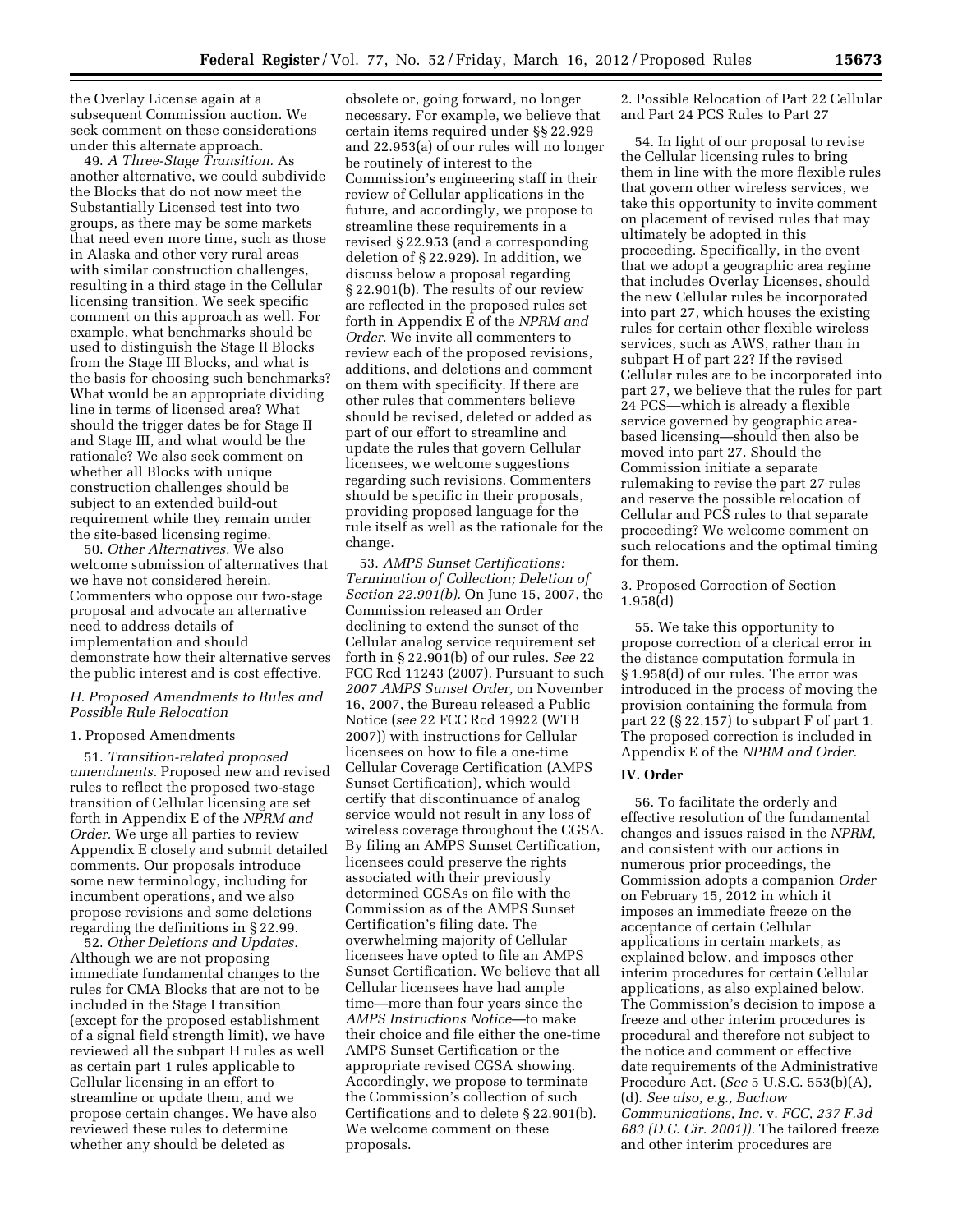effective as of February 15, 2012 until further notice.

#### *A. Suspension of Certain Filings*

57. Rather than imposing a freeze on all modification and new-system applications, the Commission has tailored the freeze in this proceeding to: (1) provide for the continued expansion of service to consumers during the pendency of this proceeding; and (2) help the Commission identify Unserved Area and inform potential bidders of encumbrances well in advance of the auction. A tailored freeze will facilitate much needed network changes. We conclude that the benefits described above outweigh the limited potential costs of this tailored freeze.

58. As of the Adoption Date (February 15, 2012) and until further notice, we have suspended acceptance of certain Cellular applications claiming Unserved Area in ''Covered'' CMA Blocks. We wish to allow licensees to continue limited expansion of existing systems necessary to respond to customer needs by addressing technical changes at the periphery of their current CGSAs without facing strike applications, *i.e.,*  applications filed primarily to block such service during a transition to geographic area licensing. Moreover, accepting and processing all applications in the normal course under our current rules would arguably be inconsistent with our goal of changing to a less burdensome licensing system.

59. Covered Blocks include: (i) Those we preliminarily determine to be Substantially Licensed under either benchmark of our proposed test (listed in Appendix C of the *NPRM and Order*); and (ii) those we preliminarily determine to be more than 90 percent but less than 95 percent licensed (listed in Appendix F of the *NPRM and Order*). In Covered Blocks, we prohibit the filing of applications for: (a) new-system Cellular licenses; and (b) major modifications to expand existing systems if claiming Unserved Area that is not contiguous to the existing CGSA. The prohibition applies even if a portion of the area to be claimed as CGSA lies in a non-Covered Block. Thus, for example, if a proposed newsystem or major modification application proposes to claim (as CGSA) Unserved Area that straddles a CMA boundary, where the CMA Block on one side of the boundary is Covered while the Block on the other side of the boundary is non-Covered, the entire application will be treated as if solely for Unserved Area in a Covered Block. Any applications prohibited under the *Order* that are received on or after the

Adoption Date are to be dismissed by the Bureau as unacceptable for filing.

60. We are permitting major modification applications that propose CGSA expansion in, or into, Covered Blocks only if claiming Unserved Area that is contiguous to the existing CGSA. (If an application proposes to claim (as CGSA) contiguous Unserved Area that is partially in a Covered Block and partially in a non-Covered Block, the application will be treated as if the entire claimed area is in a Covered Block.) Also, as of the Adoption Date and until further notice, we are using a ''same-day filing group'' for purposes of determining mutual exclusivity of permissible Cellular applications that entail Unserved Area in Covered Blocks. We will dismiss any mutually exclusive applications claiming Unserved Area in Covered Blocks that are received on or after the Adoption Date rather than conduct closed auctions to resolve such applications. We will permit major amendments to permissible major modification applications only so long as the proposed CGSA expansion in the amendment is claiming Unserved Area that is contiguous to the existing licensed CGSA. (If the amendment proposes to claim (as CGSA) contiguous Unserved Area that is partially in a Covered Block and partially in a non-Covered Block, it will be treated as if the entire claimed area is in a Covered Block.) Also, for such major amendments filed on or after the Adoption Date and until further notice, we will use a ''same-day filing group'' for purposes of determining mutual exclusivity, and we will dismiss any such mutually exclusive major amendments rather than conduct closed auctions to resolve them.

61. These interim filing procedures do not affect applications claiming Unserved Area solely in non-Covered CMA Blocks, which we will continue to accept and process under current rules and procedures, nor do they affect any applications that do not propose a new Cellular system or a CGSA expansion (*e.g.,* renewals, transfers, assignments, modifications that do not extend a CGSA boundary, administrative updates, and required notifications), no matter the Block. Applications for renewal must comply with any applicable provisions of the Notice of Proposed Rulemaking released by the Commission in the Wireless Radio Services (WRS) proceeding in May 2010. (*See generally WRS NPRM, 25 FCC Rcd 6996 (2010). See also* 47 CFR 1.939.) We advise all parties, however, that although minor modification applications (regardless of market) are not affected by the freeze imposed

under this *Order,* we know from experience that staff might find on review that a purported minor modification application submitted on or after the Adoption Date is in fact a major modification application. If such an application is for Unserved Area (in whole or in part) in a Covered CMA Block, the application will be subject to the same procedures and restrictions described above (including dismissal if an impermissible filing under this *Order*).

62. In the following Section B, we discuss how we will process currently pending new-system and CGSAexpansion applications in Covered CMA Blocks.

## *B. Currently Pending Non-Mutually Exclusive Applications in Covered CMA Blocks*

63. *New-System and Major Modification Applications.* Currently pending applications (*i.e.,* filed prior to the Adoption Date) that propose either a new Cellular system or a modification that would expand an existing system's CGSA boundary in, or into, Covered CMA Blocks fall into one of two categories: (1) Those accepted for filing and placed on public notice at least 30 days before the Adoption Date; and (2) those for which the 30-day public comment period has not yet expired as of the Adoption Date. We will treat nonmutually exclusive applications in the first category (including pending applications that would be impermissible under this *Order* if filed on or after the Adoption Date) under existing rules and will process them in the normal course as expeditiously as possible, subject to certain interim procedures regarding major amendments. Specifically, for pending modification applications proposing expansion of an existing CGSA, we will permit major amendments on or after the Adoption Date subject to the same interim procedures described above in Section IV.A. For pending new-system applications, we will permit major amendments on or after the Adoption Date only so long as the proposed newsystem CGSA in the amendment is claiming Unserved Area that is contiguous to the CGSA proposed in the application that was pending as of the Adoption Date. (If an application proposes to claim (as CGSA) contiguous Unserved Area that is partially in a Covered Block and partially in a non-Covered Block, the application will be treated as if the entire claimed area is in a Covered Block.) For such amendments, we will use a ''same-day filing group'' for purposes of determining mutual exclusivity, and we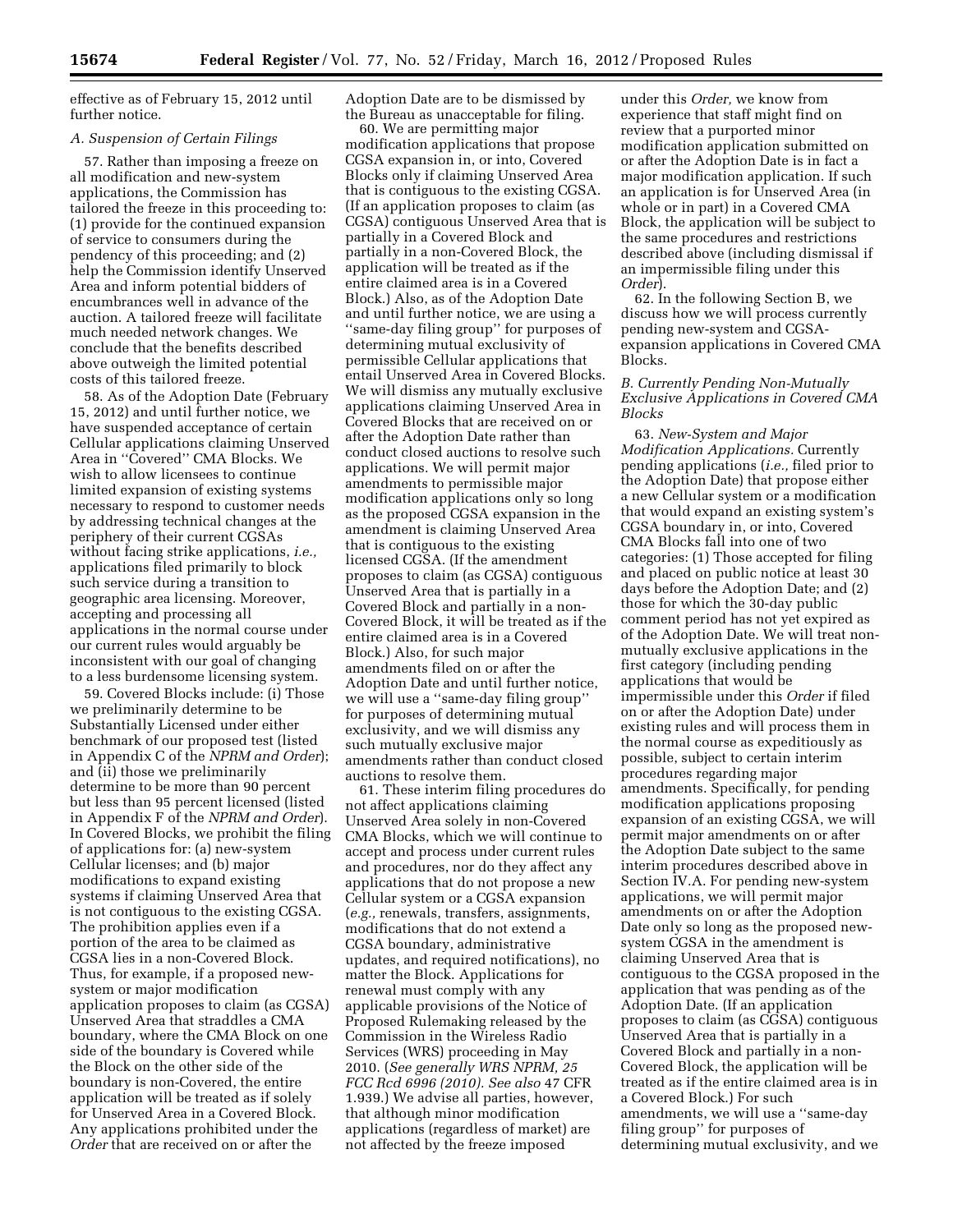will dismiss any such mutually exclusive major amendments claiming Unserved Area in Covered Blocks that are received on or after the Adoption Date rather than conduct closed auctions to resolve them. On balance, rather than holding them in abeyance until conclusion of this proceeding, we concluded that processing pending applications in the first category under existing rules, subject to the interim procedures described herein, will not sacrifice the goals we seek to accomplish in this proceeding.

64. Pending new-system and major modification applications in the second category (*i.e.,* filed prior to the Adoption Date but for which the 30-day comment period has not expired) claiming any Unserved Area in Covered CMA Blocks will be deemed mutually exclusive only if a competing application was filed prior to the adoption date of the *Order.*  Applications in the second category that are not mutually exclusive will be processed under our current rules, except that we will only permit the filing of major amendments subject to the same interim procedures described above regarding major amendments to applications in the first category.

65. *Minor Modifications.* As explained above, applications submitted as minor modifications of an existing CGSA are sometimes found by staff to be major modification applications. During the pendency of this proceeding, a minor modification application submitted prior to the Adoption Date that is determined to be proposing a major modification claiming (as CGSA) Unserved Area in a Covered Block will be treated the same as a pending major modification application in accordance with the interim procedures described above.

### **V. Procedural Matters**

## *A. Ex Parte Rules—Permit-But-Disclose*

66. The proceeding that the *NPRM*  initiates shall be treated as a ''permitbut-disclose'' proceeding in accordance with the Commission's *ex parte* rules. Persons making *ex parte* presentations must file a copy of any written presentation or a memorandum summarizing any oral presentation within two business days after the presentation (unless a different deadline applicable to the Sunshine Period applies). Persons making oral *ex parte*  presentations are reminded that memoranda summarizing the presentation must (1) list all persons attending or otherwise participating in the meeting at which the *ex parte*  presentation was made, and (2) summarize all data presented and

arguments made during the presentation. If the presentation consisted in whole or in part of the presentation of data or arguments already reflected in the presenter's written comments, memoranda or other filings in the proceeding, the presenter may provide citations to such data or arguments in his or her prior comments, memoranda, or other filings (specifying the relevant page and/or paragraph numbers where such data or arguments can be found) in lieu of summarizing them in the memorandum. Documents shown or given to Commission staff during *ex parte* meetings are deemed to be written *ex parte* presentations and must be filed consistent with § 1.1206(b). In proceedings governed by § 1.49(f) or for which the Commission has made available a method of electronic filing, written *ex parte*  presentations and memoranda summarizing oral *ex parte*  presentations, and all attachments thereto, must be filed through the electronic comment filing system available for that proceeding, and must be filed in their native format (*e.g.,* .doc, .xml, .ppt, searchable .pdf). Participants in this proceeding should familiarize themselves with the Commission's *ex parte* rules.

## *B. Comment Period and Procedures*

67. Pursuant to §§ 1.415 and 1.419 of the Commission's rules, interested parties may file comments and reply comments on or before the dates indicated on the first page of this document. *All comments and reply comments should refer to WT Docket No. 12–40.* Comments may be filed using the Commission's Electronic Comment Filing System (ECFS).

■ *Electronic Filers:* Comments may be filed electronically using the Internet by accessing the ECFS: *[http://](http://fjallfoss.fcc.gov/ecfs2/)  [fjallfoss.fcc.gov/ecfs2/.](http://fjallfoss.fcc.gov/ecfs2/)* 

■ *Paper Filers:* Parties who choose to file by paper must file an original and one copy of each filing.

Filings can be sent by hand or messenger delivery, by commercial overnight courier, or by first-class or overnight U.S. Postal Service mail. All filings must be addressed to the Commission's Secretary, Office of the Secretary, Federal Communications Commission.

■ All hand-delivered or messengerdelivered paper filings for the Commission's Secretary must be delivered to FCC Headquarters at 445 12th St. SW., Room TW–A325, Washington, DC 20554. The filing hours are 8 a.m. to 7 p.m. All hand deliveries must be held together with rubber bands or fasteners. Any envelopes and boxes

must be disposed of *before* entering the building.

■ Commercial overnight mail (other than U.S. Postal Service Express Mail and Priority Mail) must be sent to 9300 East Hampton Drive, Capitol Heights, MD 20743.

■ U.S. Postal Service first-class, Express, and Priority mail must be addressed to 445 12th Street SW., Washington DC 20554.

68. People with Disabilities: To request materials in accessible formats for people with disabilities (Braille, large print, electronic files, audio format), send an email to *[fcc504@fcc.gov](mailto:fcc504@fcc.gov)*  or call the Consumer & Governmental Affairs Bureau at 202–418–0530 (voice), 202–418–0432 (tty).

Initial Regulatory Flexibility Analysis of the Notice of Proposed Rulemaking and Order

69. As required by the Regulatory Flexibility Act of 1980, as amended (RFA), the Commission has prepared this Initial Regulatory Flexibility Analysis (IRFA) of the possible significant economic impact on a substantial number of small entities by the policies and rules proposed in the *NPRM.* Written public comments are requested on this IRFA. Comments must be filed by the same dates as listed on the first page of the *NPRM* and must have a separate and distinct heading designating them as responses to this IRFA. The Commission will send a copy of the NPRM, including this IRFA, to the Chief Counsel for Advocacy of the Small Business Administration (SBA). In addition, the *NPRM* and IRFA (or summaries thereof) will be published in the **Federal Register**.

Need for, and Objectives of, the Proposed Rules

70. In the *NPRM,* the Commission proposes a transition for the 800 MHz Cellular (Cellular) Service from sitebased licensing to geographic-area licensing. The proposed transition would occur in two stages, via Commission auction. We believe that the current site-based paradigm is outdated and hinders carriers from being able to respond quickly to changing market conditions and consumer demands. We also believe it is contrary to the public interest to maintain a burdensome system to preserve extremely limited Unserved Area licensing opportunities. The Commission's early key goal of creating a seamless and integrated nationwide Cellular Service has been achieved throughout the vast majority of our nation. The Commission has long held that market-based licensing regimes are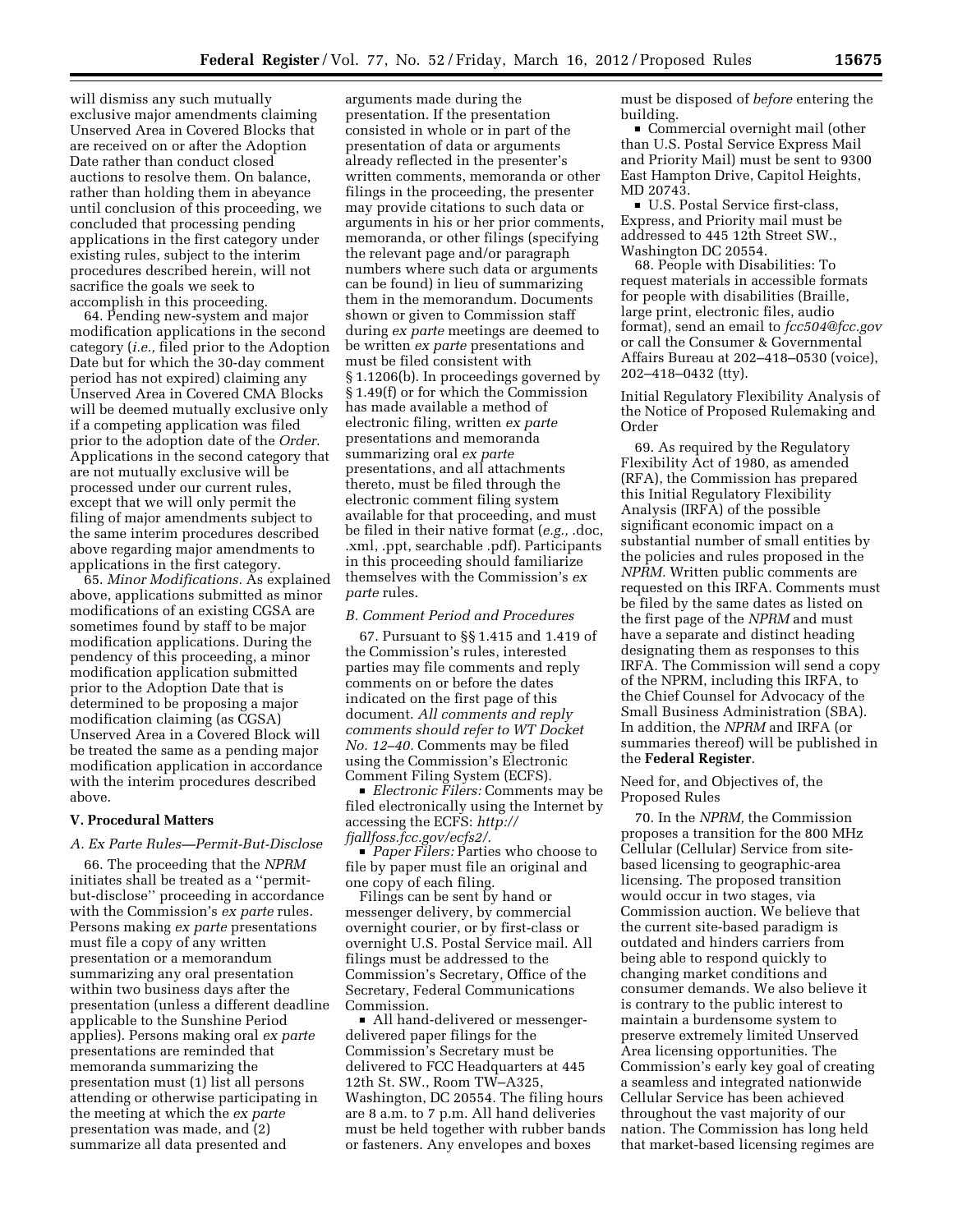simpler to administer for all parties concerned. The proposed transition would reduce administrative burdens for licensees as well as Commission staff. The proposed transition is consistent with the Commission's ongoing regulatory reform agenda and also supports the Commission's Data Innovation Initiative, launched in June 2010, by reducing information collection burdens under the Paperwork Reduction Act. We anticipate that, with the proposed additional flexibility provided to licensees, the regulatory and compliance costs associated with service provision would be reduced. These changes would also put Cellular licensees more on par with other wireless telecommunications licensees and further the Commission's goal of rule harmonization for the different wireless services.

71. As detailed in Section III, we propose a transition in two stages. Consistent with precedent, we would accept competing applications for Overlay Licenses, and resolve them via auction, for each CMA Block. In Stage I, the Commission would offer Overlay Licenses for all CMA Blocks that are ''Substantially Licensed'' or authorized solely under interim operating authority (IOA). We propose the following test to determine if a CMA Block is Substantially Licensed: *either* (1) at least 95 percent of the total land area in the CMA Block is licensed; *or* (2) there is no parcel within the Block at least 50 contiguous square miles in size that is not licensed. We believe it is appropriate to include *total* land area without exclusions in calculating the licensed area. If a CMA Block meets either benchmark as of an established date, it would be deemed Substantially Licensed and included in the Stage I transition. We propose, however, that the Gulf of Mexico Service Area (GMSA) be exempt from the transition because it is governed by a specialized licensing regime.

72. All CMA Blocks that do not meet the Substantially Licensed test would remain under site-based licensing until Stage II is triggered. In Stage II, the Commission proposes to offer Overlay Licenses for all remaining CMA Blocks (except the GMSA), regardless of the percentage of total land area licensed, and terminate site-based licensing. In the *NPRM,* we propose to continue the site-based model for seven years before Stage II is triggered, and we seek comment on whether this is the appropriate period of time. We believe that the public interest is best served by preserving the current scheme's direct spectrum access through site-based applications in Blocks that are not yet

Substantially Licensed, primarily rural areas out west, for a defined period of time. This will allow all interested parties to have the opportunity to identify the specific areas they wish to serve as demographics change or service otherwise becomes economically feasible in such markets. Moreover, sitebased licensing in such Blocks will ensure build-out within one year of authorization of such areas.

73. Overlay Licensees would be obligated to protect incumbent licensees' operations from harmful interference. That obligation would cease with respect to any incumbent's licensed area relinquished for any reason in the future (*e.g.,* through failure to renew the license). Such relinquished areas would not be returned to the Commission's auction inventory but, rather, could by served immediately by the Overlay Licensee on a primary basis without being subject to competitive bidding.

74. The Chambers, Texas Block-A market (Chambers) is the only CMA Block for which a license has never been issued; the market is served solely under IOA. We propose to include Chambers in the Stage I auction and award an Overlay License consistent with the process described for the Substantially Licensed Blocks, but subject to specific build-out requirements for the Chambers Overlay Licensee, as explained in Section III.A.2. We believe this is the most efficient and effective way to resolve the continued lack of a licensee and help bring additional advanced service to this Texas market.

75. We also propose that all Cellular licensees, regardless of Block, should be subject to a field strength limit at their respective license boundaries, similar to licensees in other flexible services such as PCS, certain AWS, etc. The *NPRM*  proposes a median field strength limit of  $40$  dB $\mu$ V/m for the Cellular Service. We also propose certain other revisions in individual Cellular rules to reflect the proposed transition, and to delete provisions that we deem obsolete or unnecessary going forward, including certain application requirements and other filings, and to streamline certain other provisions. The proposed rules are set forth in Appendix E and we encourage all interested parties to review them carefully. We seek comment on how the proposals will impact the amount of information available to regulated entities and the public.

#### Legal Basis

76. The proposed action is taken under sections 1, 2, 4(i), 301, 303, 307, 309, 319, 324, and 332 of the Communications Act of 1934, as amended, 47 U.S.C. 151, 152, 154(i), 301, 303, 307, 309, 319, 324, and 332.

Description and Estimate of the Number of Small Entities to Which the Proposed Rules Will Apply

77. The RFA directs agencies to provide a description of and, where feasible, an estimate of the number of small entities that may be affected by the proposed rules, if adopted. The RFA generally defines the term ''small entity'' as having the same meaning as the terms ''small business,'' ''small organization,'' and ''small governmental jurisdiction.'' In addition, the term ''small business'' has the same meaning as the term ''small business concern'' under the Small Business Act. A small business concern is one which: (1) Is independently owned and operated; (2) is not dominant in its field of operation; and (3) satisfies any additional criteria established by the SBA.

78. *Small Businesses, Small Organizations, and Small Governmental Jurisdictions.* Our action may, over time, affect small entities that are not easily categorized at present. We therefore describe here, at the outset, three comprehensive, statutory small entity size standards. First, nationwide, there are a total of approximately 27.5 million small businesses, according to the SBA. In addition, a ''small organization'' is generally ''any not-for-profit enterprise which is independently owned and operated and is not dominant in its field.'' Nationwide, as of 2007, there were approximately 1,621,315 small organizations. Finally, the term ''small governmental jurisdiction'' is defined generally as ''governments of cities, towns, townships, villages, school districts, or special districts, with a population of less than fifty thousand.'' Census Bureau data for 2011 indicate that there were 89,476 local governmental jurisdictions in the United States. We estimate that, of this total, as many as 88,506 entities may qualify as ''small governmental jurisdictions.'' Thus, we estimate that most governmental jurisdictions are small.

79. *Wireless Telecommunications Carriers (except Satellite).* The appropriate size standard under SBA rules is for the category Wireless Telecommunications Carriers. The size standard for that category is that a business is small if it has 1,500 or fewer employees. Census Bureau data for 2007, which now supersede data from the 2002 Census, show that there were 3,188 firms in this category that operated for the entire year. Of this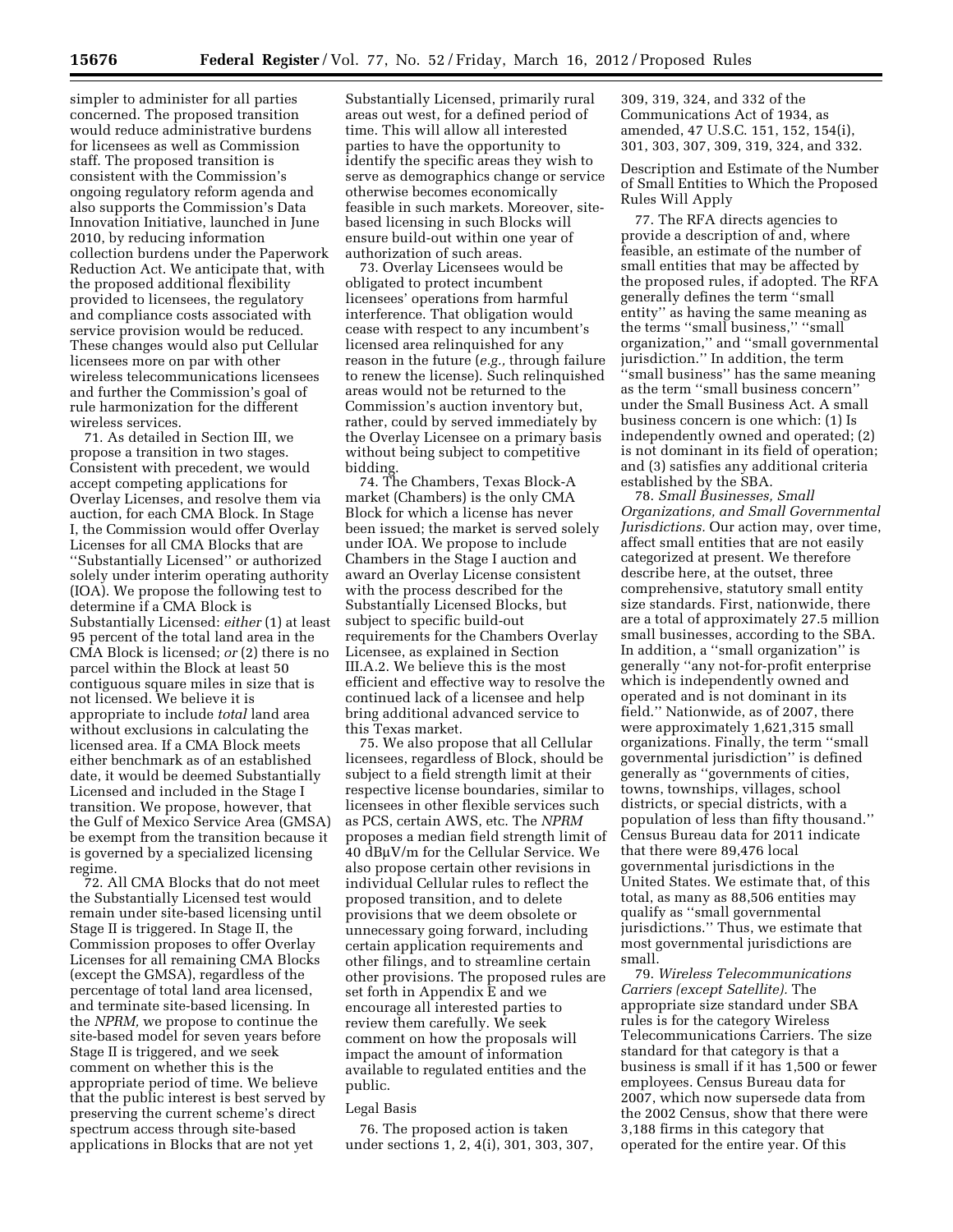total, 3,144 had employment of 999 or fewer, and 44 firms had employment of 1,000 employees or more. Thus, under this category and the associated small business size standard, the Commission estimates that the majority of wireless telecommunications carriers (except satellite) are small entities that may be affected by our proposed action. The Commission's own data—available on its Spectrum Dashboard—indicate that, as of February 9, 2012, there are 347 Cellular licensees that will be affected by this *NPRM.* The Commission does not know how many of these licensees are small, as the Commission does not collect that information for these types of entities.

Description of Projected Reporting, Recordkeeping, and Other Compliance Requirements

80. In the *NPRM,* the Commission seeks to reduce filing burdens and recordkeeping for all Cellular licensees by changing from site-based to geographic area licensing. We propose that, in the Blocks for which an Overlay License is offered, the CGSA boundaries of incumbents that do not become Overlay Licensees would be permanently fixed insofar as such incumbents would not be permitted to expand their CGSAs, except through contractual arrangements with other licensees. They would, however, be free to modify their systems in response to market demands without Commission filings in most cases, so long as the CGSA would not be changed as a result, and subject to any obligations we impose on all Cellular licensees.

81. Under our proposal, in most cases Overlay Licensees would be free as well to modify their systems without Commission filings, thereby minimizing their regulatory burdens. In addition, while Overlay Licensees would be obligated to protect incumbent licensees' operations from harmful interference, that obligation would cease with respect to any incumbent's licensed area (CGSA) or portion thereof that is relinquished for any reason in the future (*e.g.,* through failure to renew the license). Such relinquished areas would not be returned to the Commission's auction inventory but, rather, could be served by the Overlay Licensee on a primary basis immediately, without being subject to competitive bidding.

82. Once an Overlay License is granted via auction for Chambers, we propose not to subject the Licensee to the existing rules concerning the fiveyear build-out phase or the Phase I or Phase II license application processes that have been applicable to other CMA Blocks. Instead, we propose that the

Chambers Overlay Licensee be required to demonstrate that it has built out a Cellular system that is providing signal coverage and offering service over at least 35 percent of the geographic area of its license authorization within four years of initial license grant and at least 70 percent of the geographic area of its license authorization by the end of the license term, with failure to meet these build-out deadlines resulting in automatic forfeiture of the license. We further propose that, after the build-out requirements have been met, the Chambers Overlay Licensee should be subject to the same rules and obligations that we apply to the other Overlay Licenses issued in Stage I of the transition. For example, we seek comment in the *NPRM* on whether Overlay Licensees should be subject to performance requirements.

83. The Commission also proposes that all Cellular licensees be subject to a field strength limit at their respective license boundaries and that a median field strength limit of 40  $d$ B $\mu$ V/m is appropriate for the Cellular Band. Coordination among co-channel licensees regarding channel usage will remain essential in actually preventing harmful interference. We therefore propose to retain the current Cellular Service rule mandating coordination in certain circumstances (§ 22.907), but we also propose to allow Cellular licensees to negotiate contractual agreements specifying different field strength limits. This will provide licensees with additional flexibility in their operations.

84. In the *NPRM,* we also propose various other changes in parts 1 and 22 of the Commission's rules that apply to Cellular Service licensees. For example, we propose to streamline the application requirements for site-based Unserved Area applications, notably § 22.953 (deleting certain technical data requirements that, going forward, we believe will no longer be routinely necessary). We also propose to delete provisions that we believe are obsolete going forward, such as those requiring certifications associated with cessation of analog service, often referred to as the ''analog sunset.'' Here too, our proposals are consistent with the Commission's regulatory reform agenda and its Data Innovation Initiative. The proposed rules are set forth in Appendix E and we encourage all interested parties to review them carefully and comment on them with specificity.

Steps Taken To Minimize Significant Economic Impact on Small Entities, and Significant Alternatives Considered

85. The RFA requires an agency to describe any significant, specifically small business, alternatives that it has considered in reaching its proposed approach, which may include the following four alternatives (among others): (1) The establishment of differing compliance or reporting requirements or timetables that take into account the resources available to small entities; (2) the clarification, consolidation, or simplification of compliance and reporting requirements under the rule for small entities; (3) the use of performance rather than design standards; and (4) an exemption from coverage of the rule, or any part thereof for small entities.

86. The *NPRM* discusses several alternatives to the proposed two-stage transition. These include, for example, alternatives that would entail transition via auction in more than two stages as well as possible exemption for certain extremely rural markets such as Alaskan markets and others with special buildout challenges. The *NPRM* also discusses proposals put forth by industry stakeholders thus far in this proceeding, including an approach that would not entail competitive bidding. The *NPRM* specifically invites interested parties to comment on these various alternatives and to suggest other alternative proposals. At this time, the Commission has not excluded any alternative proposal from its consideration, but it would do so in this proceeding if the record indicates that a particular proposal would have a significant and unjustifiable adverse economic impact on small entities.

87. The Commission believes that the proposed transition to a geographic-area licensing system for the Cellular Service in two stages via auction will benefit all Cellular incumbents and entrants, regardless of size. The proposed scheme would put Cellular licensees on a regulatory par with other wireless licensees that hold geographic area licenses, such as PCS and certain AWS licensees, thus easing the regulatory burden of compliance by eliminating discrepancies in competing services. The Commission has historically valued harmonization in the rules for wireless licensees by eliminating burdensome requirements, as appropriate. Furthermore, we anticipate that the modernized licensing scheme will encourage Cellular licensees to invest in and deploy ever more advanced technologies as they evolve. By reducing the paperwork burden on Cellular providers, we would also expect their resulting lower costs to have some positive effect on the rates paid by subscriber groups, including small businesses that rely on Cellular service.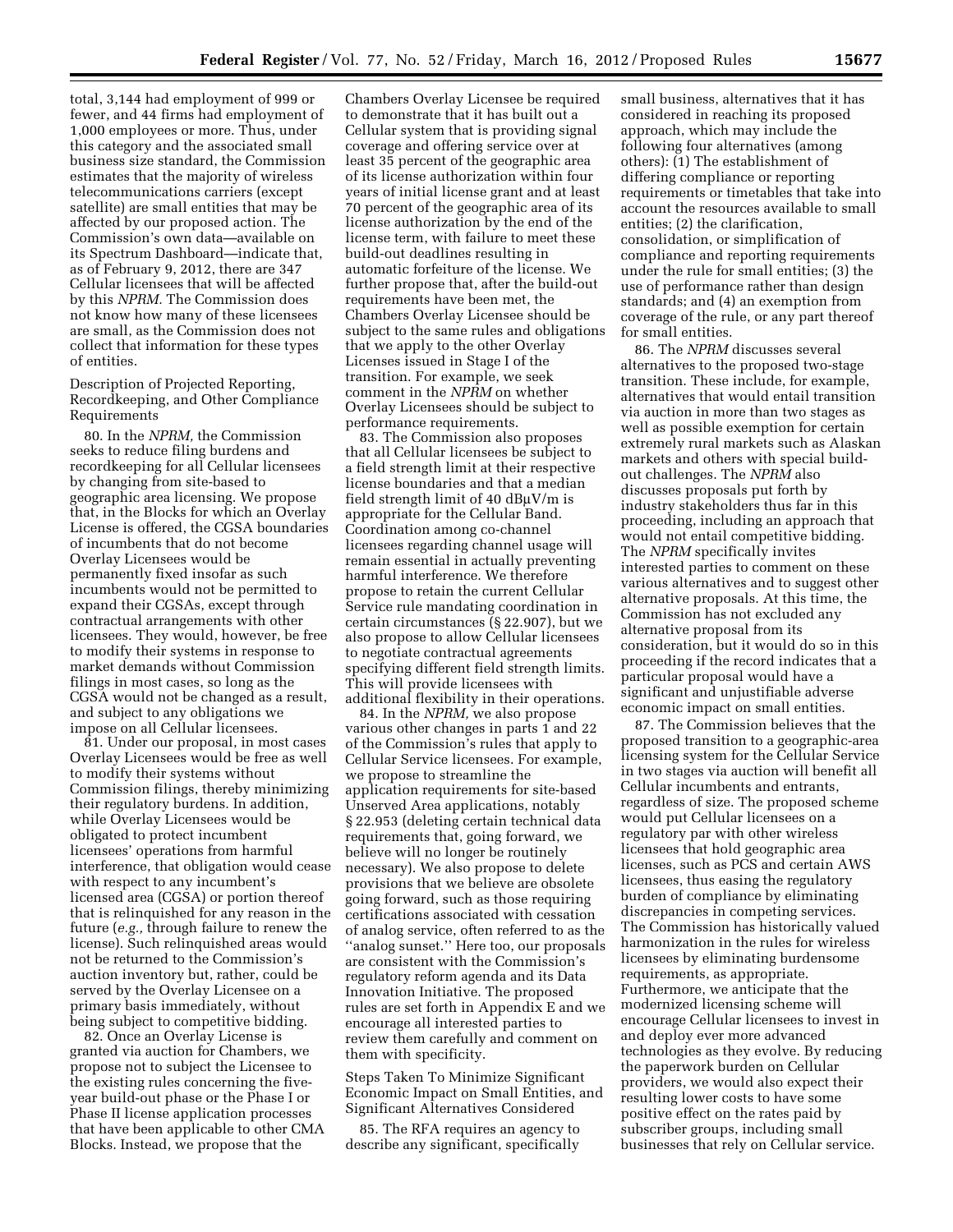Federal Rules That May Duplicate, Overlap, or Conflict With the Proposed Rules

#### None.

#### *C. Initial Paperwork Reduction Analysis*

88. This document contains potential new and modified information collection requirements. The Commission, as part of its continuing effort to reduce paperwork burdens, invites the general public and OMB to comment on the potential information collection requirements contained in this document, as required by the Paperwork Reduction Act of 1995, Public Law 104–13. In addition, pursuant to the Small Business Paperwork Relief Act of 2002, Public Law 107–198, *see* 44 U.S.C. 3506(c)(4), we seek specific comment on how we might ''further reduce the information collection burden for small business concerns with fewer than 25 employees.''

### **VI. Ordering Clauses**

89. Pursuant to sections 1, 2, 4(i), 301, 302, 303, 308, 309(j), and 332 of the Communications Act of 1934, as amended, 47 U.S.C. 151, 152, 154(i), 301, 302, 303, 308, 309(j), and 332, this *Notice of Proposed Rulemaking and Order* are hereby *adopted.* 

90. Pursuant to sections 4(i), 301, 303, 308, and 309 of the Communications Act of 1934, as amended, 47 U.S.C. 154(i), 301, 303, 308, and 309, that effective as of the date of the adoption of this *Notice of Proposed Rule Making and Order,* THE FEDERAL COMMUNICATIONS COMMISSION WILL NOT ACCEPT FOR FILING ANY APPLICATIONS for licenses in the Cellular Band that are inconsistent with the terms of the application freeze discussed herein. This suspension is effective until further notice and applies to any such applications received on or after the date of adoption of this *Notice of Proposed Rulemaking and Order.* 

91. NOTICE IS HEREBY GIVEN of the proposed regulatory changes described in this *Notice of Proposed Rulemaking*  and that comment is sought on these proposals.

92. The Commission's Consumer and Governmental Affairs Bureau, Reference Information Center, SHALL SEND a copy of this Notice of Proposed Rulemaking and Order, including the Initial Regulatory Flexibility Analysis, to the Chief Counsel for Advocacy of the Small Business Administration.

### **List of Subjects**

#### *47 CFR Part 1*

Administrative practice and procedure, Communications common carriers, Radio, Reporting and recordkeeping requirements, Telecommunications.

### *47 CFR Part 22*

Communications common carriers, Radio, Reporting and recordkeeping requirements, Rural areas.

Federal Communications Commission.

# **Marlene H. Dortch,**

*Secretary.* 

For the reasons discussed in the preamble, the Federal Communications Commission proposes to amend 47 CFR parts 1 and 22 as follows:

## **PART 1—PRACTICE AND PROCEDURE**

1. The authority citation for part 1 continues to read as follows:

**Authority:** 15 U.S.C. 79 *et seq.;* 47 U.S.C. 151, 154(i), 154(j), 155, 157, 225, 227, 303(r), and 309.

#### **§ 1.919 [Amended]**

2. Amend § 1.919 by removing and reserving paragraph (c).

3. Amend § 1.929 by revising paragraph (b)(1), removing and reserving paragraph (b)(3), and adding paragraph (b)(4) to read as follows:

## **§ 1.929 Classification of filings as major or minor.**

\* \* \* \* \* (b) \* \* \*

(1) Request for an authorization or an amendment to a pending application that would expand the Cellular Geographic Service Area (CGSA) of an existing cellular system or, in the case of an amendment, as previously proposed in an application, in a CMA Block that has not been included in an auction for Cellular Overlay Authorizations under § 22.985.

\* \* \* \* \* (4) Request for a Cellular Overlay Authorization. *See* § 22.985.

\* \* \* \* \* 4. Amend § 1.958 by revising paragraph (d) to read as follows:

#### **§ 1.958 Distance computation.**  \* \* \* \* \*

(d) Calculate the number of kilometers per degree of longitude difference for the mean geodetic latitude calculated in paragraph (b) of this section as follows:

 $KPD_{lon} = 111.41513 \cos ML - 0.09455$ cos 3ML + 0.00012 cos 5ML

\* \* \* \* \*

## **PART 22—PUBLIC MOBILE SERVICES**

5. The authority citation for part 22 continues to read as follows:

**Authority:** 47 U.S.C. 154, 222, 303, 309 and 332.

6. Amend § 22.99 by:

a. Removing the definitions ''Buildout transmitters," "Extension," "Five year build-out period,'' and ''Partitioned cellular market'';

b. Revising the definitions *''Cellular Geographic Service Area,'' and*  ''Cellular markets''; and

c. Revising the term ''Unserved areas'' to read ''Unserved Area'' and revising the first sentence of its definition;

d. Adding definitions ''*Cellular areabased authorization,'' ''Cellular Licensed Area,'' ''Cellular Overlay Authorization (COA),'' ''Cellular Overlay Licensee,'' ''Cellular site-based authorization,'' ''CMA Block,'' and* 

*''Substantially Licensed CMA Block''.*  The revisions and additions read as follows:

#### **§ 22.99 Definitions.**

\* \* \* \* \*

*Cellular area-based authorization.* An authorization in the Cellular Radiotelephone Service where the licensed area is a specified fixed geographic area other than a CGSA (*e.g.,*  a CMA, as in the case of a Cellular Overlay Authorization) irrespective of the locations and technical parameters of base stations (cell sites), in a CMA Block included in an auction under § 22.985.

*Cellular Geographic Service Area (CGSA).* The licensed geographic area, determined by the specified locations and technical parameters of base stations (cell sites) pursuant to the procedures set forth in § 22.911, within which a cellular system is entitled to protection and adverse effects are recognized, for the purpose of determining whether a petitioner has standing, in the Cellular Radiotelephone Service.

*Cellular Licensed Area.* The geographic area within which the cellular licensee is permitted to transmit, or consent to allow other cellular licensees to transmit, electromagnetic energy and signals on the assigned channel block, in order to provide cellular service.

*Cellular Market Area (CMA).* A standard geographic area used by the FCC for administrative convenience in the licensing of cellular systems; a more recent term for ''cellular market'' (and includes Metropolitan Statistical Areas (MSAs) and Rural Service Areas (RSAs)). *See* § 22.909.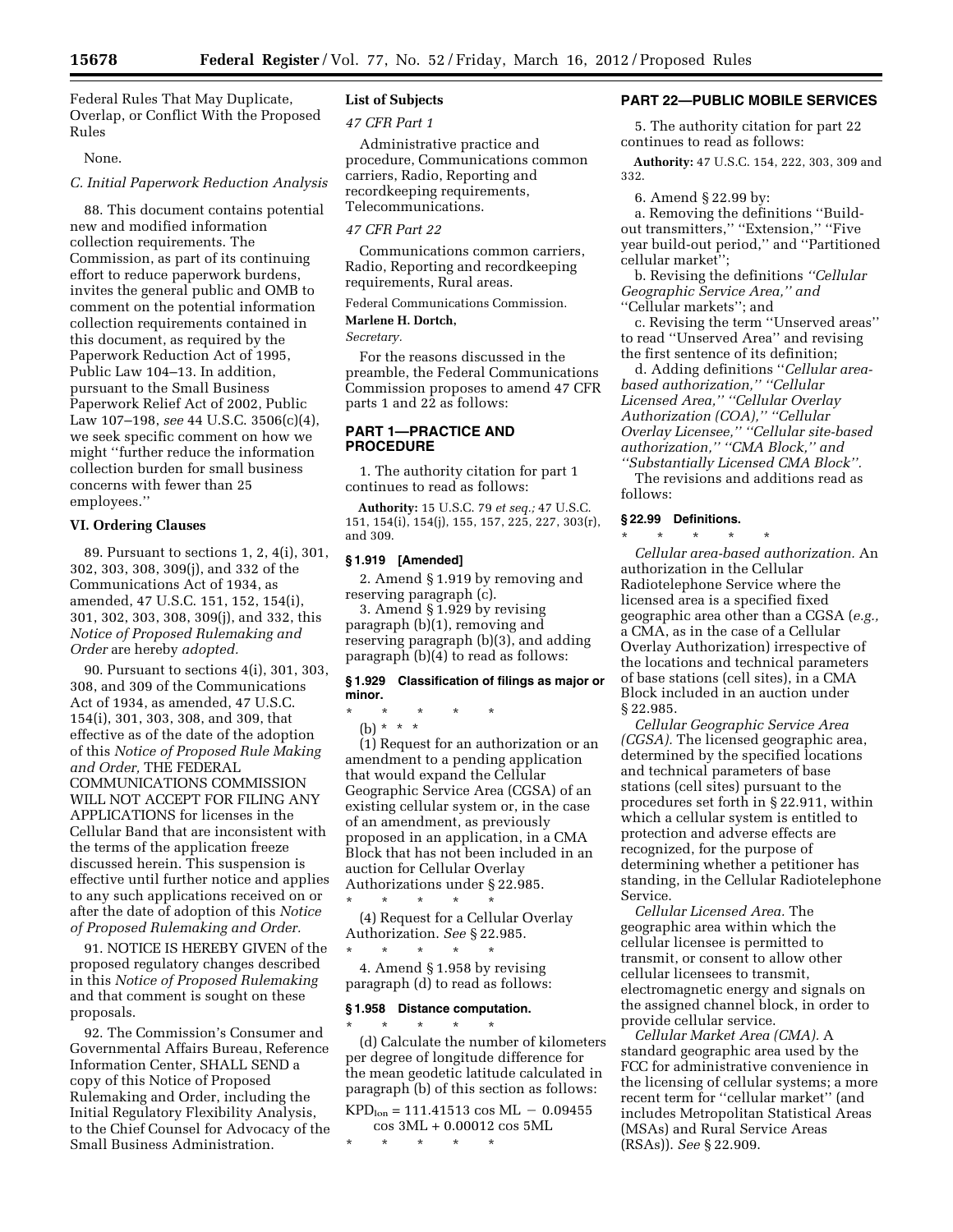*Cellular markets (obsolescent). See definition for ''Cellular Market Area (CMA)''.* 

\* \* \* \* \* *Cellular Overlay Authorization (COA).*  A cellular area-based authorization in a CMA Block included in an auction under § 22.985, where the cellular licensed area is the geographic area within the CMA boundary (Channel Block A or B), subject to the requirement to protect incumbent licensees' operations from harmful interference under applicable rules.

*Cellular Overlay Licensee.* The holder of a Cellular Overlay Authorization.

\* \* \* \* \*

*Cellular site-based authorization.* An authorization in the Cellular Radiotelephone Service where the Cellular Licensed Area is determined by the specified locations and technical parameters of base stations (cell sites), pursuant to the procedures set forth in § 22.911.

\* \* \* \* \* *CMA Block.* In the Cellular Radiotelephone Service, a CMA considered in regard to a specified channel block, *i.e.,* either Channel Block A or Channel Block B (*see* § 22.905).

\* \* \* \* \* *Substantially Licensed CMA Block.* A CMA Block (A or B) where at least 95 percent of the total land area is Cellular Geographic Service Area or which contains no contiguous parcel of Unserved Area larger than 130 square kilometers (50 square miles).

\* \* \* \* \* *Unserved Area.* With regard to a channel block allocated for assignment in the Cellular Radiotelephone Service: Geographic area in the District of Columbia, or any State, Territory or Possession of the United States of America that is not within any Cellular Geographic Service Area of any cellular system authorized to transmit on that channel block. \* \* \*

7. Amend § 22.131 by revising paragraphs (c)(3)(iii) and (d)(2)(iv) to read as follows:

### **§ 22.131 Procedures for mutually exclusive applications.**

- \* \* \* \* \*
- (c) \* \* \*  $(3) * * * *$
- 

(iii) If all of the mutually exclusive applications filed on the earliest filing date are applications for initial authorization, a 30-day notice and cutoff filing group is used.

\* \* \* \* \* (d) \* \* \*  $(2) * * * *$ 

(iv) Any application to expand the CGSA of a cellular system (as defined in § 22.911) in a CMA Block that has not been included in an auction under § 22.985.

\* \* \* \* \* 8. Amend § 22.165 by revising paragraph (e) to read as follows:

### **§ 22.165 Additional transmitters for existing systems.**

\* \* \* \* \* (e) *Cellular Radiotelephone Service.*  (1) In a CMA Block that has not been included in an auction under § 22.985, the service area boundaries of the additional transmitters, as calculated by the method set forth in § 22.911(a), must remain within the CGSA; the licensee must seek prior approval (using FCC Form 601) regarding any transmitters to be added under this section that would cause a change in the CGSA boundary. *See* § 22.953.

(2) With regard to an incumbent's CGSA in a CMA Block that has been included in an auction under § 22.985, the service area boundaries of the additional transmitters, as calculated by the method set forth in § 22.911(a), must remain within the incumbent's CGSA.

(3) A Cellular Overlay Licensee is permitted to expand into any Unserved Area within its licensed CMA Block so long as it protects existing cellular licensees from harmful interference. \* \* \* \* \*

### **§ 22.228 [Removed]**

9. Remove § 22.228.

10. Revise § 22.901 to read as follows:

#### **§ 22.901 Cellular service requirements and limitations.**

Each cellular system must provide either mobile service, fixed service, or a combination of mobile and fixed service, subject to the requirements, limitations and exceptions in this section. Mobile service provided may be of any type, including two-way radiotelephone, dispatch, one-way or two-way paging, and personal communications services (as defined in part 24 of this chapter). Fixed service is considered to be primary service, as is mobile service. When both mobile and fixed services are provided, they are considered to be co-primary services. In providing cellular service, each cellular system may incorporate any technology that meets all applicable technical requirements in this part.

11. Revise § 22.909 to read as follows:

#### **§ 22.909 Cellular market areas (CMAs).**

Cellular market areas (CMAs) are standard geographic areas used by the FCC for administrative convenience in

the licensing of cellular systems. CMAs comprise Metropolitan Statistical Areas (MSAs) and Rural Service Areas (RSAs). All CMAs and the counties they comprise are listed in: ''Common Carrier Public Mobile Services Information, Cellular MSA/RSA Markets and Counties,'' *Public Notice,* Report No. CL–92–40, 6 FCC Rcd 742 (1992).

(a) *MSAs.* Metropolitan Statistical Areas are 306 areas, including New England County Metropolitan Areas and the Gulf of Mexico Service Area (water area of the Gulf of Mexico, border is the coastline), defined by the Office of Management and Budget, as modified by the FCC.

(b) *RSAs.* Rural Service Areas are 428 areas, other than MSAs, established by the FCC.

### **§ 22.912 [Removed]**

12. Remove § 22.912.

### **§ 22.929 [Removed]**

- 13. Remove § 22.929.
- 14. Revise § 22.946 to read as follows:

#### **§ 22.946 Construction period for cellular systems under site-based authorizations.**

The construction period applicable to specific new or modified cellular facilities for which a site-based authorization is granted is one year, beginning on the date the authorization is granted. To satisfy this requirement, a cellular system must be providing service to mobile stations operated by subscribers and roamers. The licensee must notify the FCC (FCC Form 601) after the requirements of this section are met. *See* § 1.946 of this chapter. GMEZ cellular systems are not subject to construction period requirements. *See*  § 22.950.

15. Revise § 22.947 to read as follows:

### **§ 22.947 Build-out period for CMA Block 672A (Chambers, TX).**

This rule section applies only to cellular systems operating on Channel Block A in CMA 672 (Chambers, Texas).

(a) A licensee that holds the Cellular Overlay Authorization for CMA Block 672A (Chambers, Texas) initially awarded via auction (*i.e.,* the CMA Block for which cellular service was authorized solely under interim operating authority prior to the Stage I auction described in § 22.985) must be providing signal coverage and offering service over at least 35 percent of the geographic area of the CMA Block within four years of the grant of the authorization, and over at least 70 percent of the geographic area of its license authorization by the end of the license term. In applying this geographic benchmark, the licensee is to count total land area.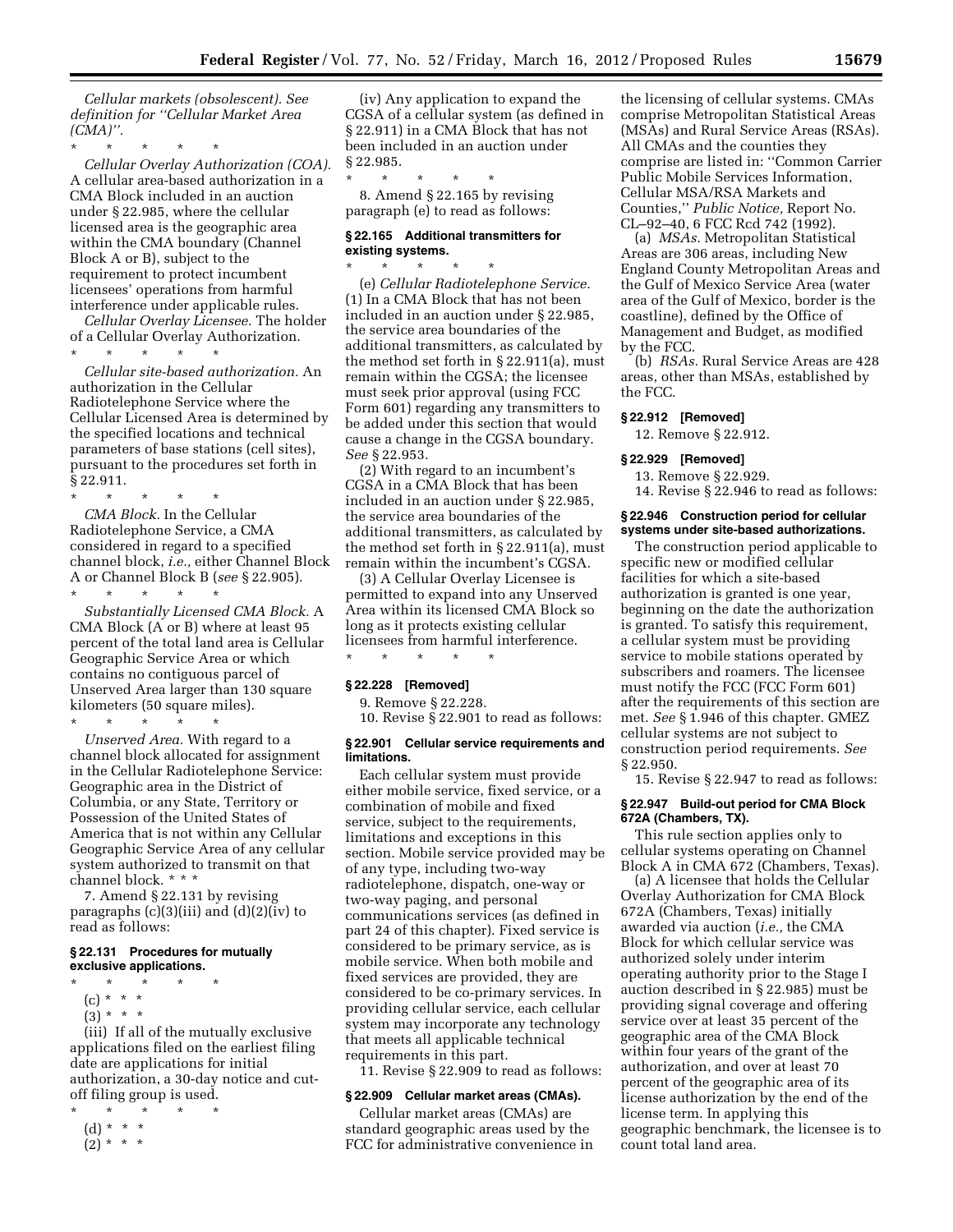(b) The licensee must notify the FCC (FCC Form 601) after the requirements of this section are met and must include with its notification(s) GIS map files and other supporting documents showing compliance with the construction requirement. *See* § 1.946 of this chapter. *See also* § 22.953.

(c) Failure to meet the requirements in this section by the deadline will result in automatic termination of the authorization and such licensee will be ineligible to regain it.

16. Revise § 22.948 to read as follows:

#### **§ 22.948 Geographic partitioning and spectrum disaggregation.**

Cellular licensees may apply to partition their cellular licensed area or to disaggregate their licensed spectrum at any time following the grant of their authorization(s). Parties seeking approval for partitioning and disaggregation shall request from the FCC an authorization for partial assignment of a license pursuant to § 1.948 of this chapter. *See also*  paragraph (f) of this section.

(a) *Partitioning.* Applicants must file FCC Form 603 pursuant to § 1.948 of this chapter. The filing must include the attachments required under § 22.953, including GIS map files and a reducedsize PDF map, for both the assignor and the assignee.

(1) Within a CMA Block that has not yet been included in an auction under § 22.985, partitioning of a CGSA must be on a site-by-site basis; *i.e.,* the partitioned area must comprise only the area resulting from one or more cell sites pursuant to § 22.911. At least one entire cell site must be partitioned. If all cell sites are assigned, it is not partitioning, but rather a full assignment of authorization.

(2) Partitioning of the licensed area of a cellular area-based authorization (including, *e.g.,* the licensed area of a Cellular Overlay Authorization) to a licensee in a CMA Block that has not yet been included in an auction under § 22.985 must be on a site-by-site basis; *i.e.,* the partitioned area must comprise CGSA resulting from one or more cell sites pursuant to § 22.911.

(3) Partitioning of the licensed area of a cellular area-based authorization within the same CMA Block that has been included in an auction under § 22.985, or to a licensee in another CMA Block that has also been included in such an auction (including, *e.g.,* the partitioning of a Cellular Overlay Authorization area by one Cellular Overlay Licensee to another Cellular Overlay Licensee), may involve any proportion of division. If all of the licensed area is assigned, it is not

partitioning, but rather a full assignment of authorization.

(b) *Disaggregation.* Spectrum may be disaggregated in any amount.

(c) *Combined partitioning and disaggregation.* The FCC will consider requests for partial assignment of licenses that propose combinations of partitioning and disaggregation.

(d) *Field strength limit.* For purposes of partitioning and disaggregation, cellular systems must be designed so as not to exceed a median field strength level of 40  $dB\mu V/m$  at or beyond the boundary of the Cellular Licensed Area, unless all affected adjacent service area licensees agree to a different signal level. *See* § 22.983.

(e) *License term.* The license term for a partitioned license area and for disaggregated spectrum will be the remainder of the original license term.

(f) *Spectrum Leasing.* Cellular spectrum leasing is subject to the provisions of paragraphs (a)(1) through (a)(3), (b), and (c) of this section, except that applicants must file FCC Form 608 (not FCC Form 603), as well as all applicable provisions of subpart X of part 1 of this chapter.

17. Revise § 22.949 to read as follows:

#### **§ 22.949 Unserved Area licensing process for site-based systems.**

This section sets forth the process for licensing Unserved Area in CMA Blocks not yet included in an auction pursuant to § 22.985. The licensing process in this § 22.949 allows eligible parties to apply for any Unserved Area that remains in such CMA Blocks.

(a) The Unserved Area licensing process described in this section is ongoing and applications may be filed at any time, until the CMA Block is included in an auction pursuant to § 22.985.

(b) There is no limit to the number of Unserved Area applications that may be granted on each CMA Channel Block that remains subject to the procedures of this section. Consequently, such Unserved Area applications are mutually exclusive only if the proposed CGSAs would overlap. Mutually exclusive applications are processed using the general procedures in § 22.131. *See also* § 22.961.

(c) Unserved Area applications under this section may propose a CGSA covering more than one CMA. Each such Unserved Area application must request authorization for only one CGSA.

(d) Settlements among some, but not all, applicants with mutually exclusive applications for Unserved Area (partial settlements) under this section are prohibited. Settlements among all

applicants with mutually exclusive applications under this section (full settlements) are allowed and must be filed no later than the date that the FCC Form 175 (short-form) is filed.

18. Amend § 22.950 by revising paragraphs (c) and (d) to read as follows:

### **§ 22.950 Provision of service in the Gulf of Mexico Service Area (GMSA).**

\* \* \* \* \* (c) *Gulf of Mexico Exclusive Zone (GMEZ).* GMEZ licensees have an exclusive right to provide cellular service in the GMEZ, and may add, modify, or remove facilities anywhere within the GMEZ without prior FCC approval. There is no Unserved Area licensing procedure for the GMEZ.

(d) *Gulf of Mexico Coastal Zone (GMCZ).* The GMCZ is subject to the Unserved Area licensing procedure set forth in § 22.949.

19. Revise § 22.953 to read as follows:

### **§ 22.953 Content and form of applications for cellular authorizations.**

Applications for authority to operate a new cellular system or to modify an existing cellular system must comply with the specifications in this section.

(a) *New Systems.* In addition to information required by subparts B and D of this part and by FCC Form 601, applications for a site-based authorization to operate a cellular system must comply with all applicable requirements set forth in part 1 of this chapter, including the requirements specified in §§ 1.913, 1.923, and 1.924, and must include the information listed below, in numbered exhibits. Geographical coordinates must be correct to ±1 second using the NAD 83 datum.

(1) *Exhibit I—Geographic Information System (GIS) map files.* The FCC will specify the file format required for the Geographic Information System (GIS) map files that are to be submitted electronically via the Universal Licensing System (ULS). In addition to GIS map files submitted electronically, the FCC reserves the right to request a full-size paper map from the applicant. The scale of the full-size paper map must be 1:500,000, regardless of whether any different scale is used for the reduced-size PDF map required in Exhibit II. In addition to the information required for the GIS map files, the paper map, if requested, must include all the information required for the reducedsize PDF map (*see* paragraph (a)(2) of this section).

(2) *Exhibit II—Reduced-size PDF map.*  This map must be  $8\frac{1}{2} \times 11$  inches (if possible, a proportional reduction of a 1:500,000 scale map). The map must